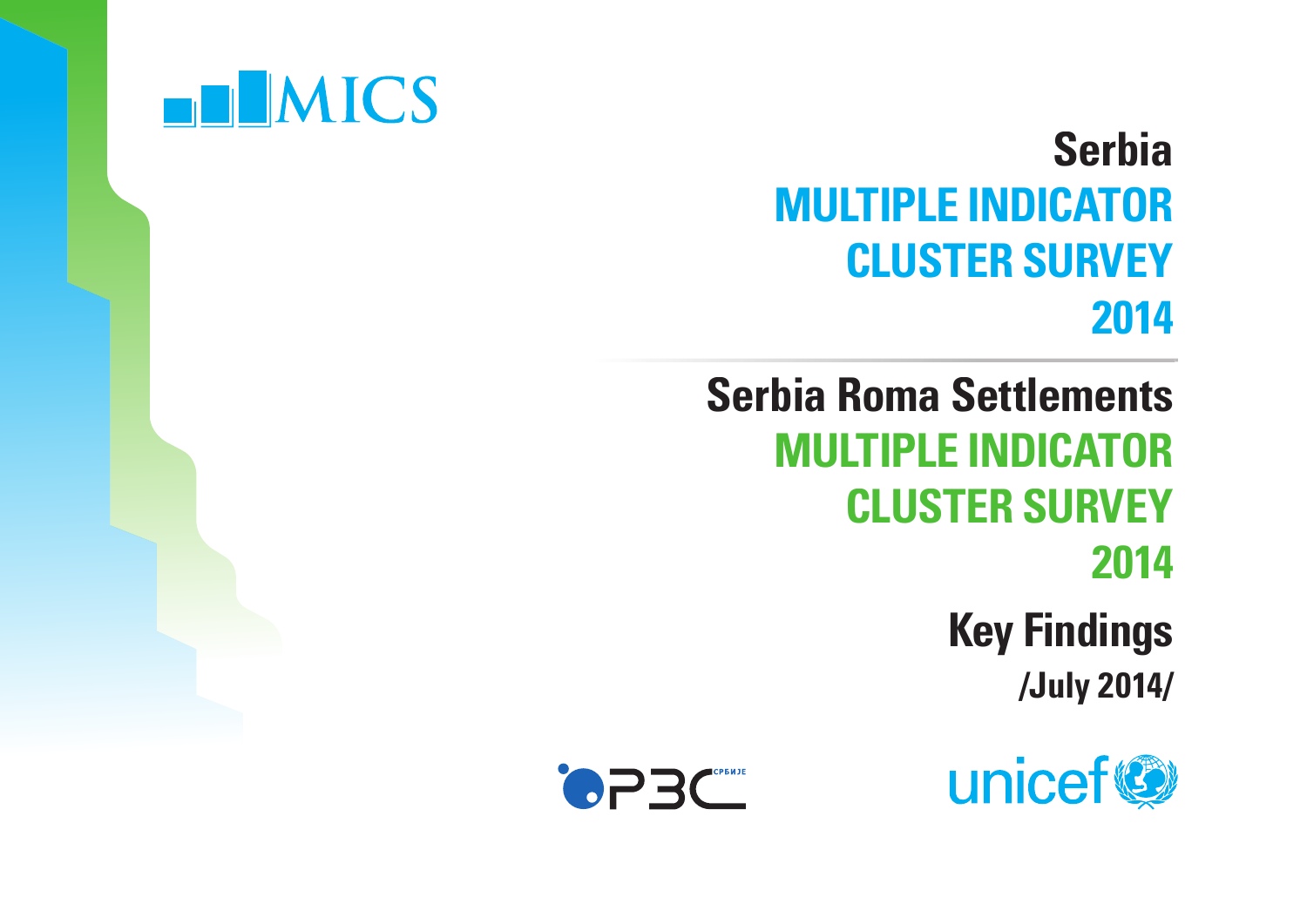#### **Multiple Indicator Cluster Survey 2014**

The 2014 Serbia Multiple Indicator Cluster Survey (MICS) and 2014 Serbia Roma Settlements Multiple Indicator Cluster Survey (MICS) were carried out in 2014 by the Statistical Office of the Republic of Serbia as part of the global MICS programme. Technical as well as financial support was provided by the United Nations Children's Fund (UNICEF).

The global MICS programme was developed by UNICEF in the 1990s as an international household survey programme to collect internationally comparable data on a wide range of indicators on the situation of children and women. MICS surveys measure key indicators that allow countries to generate data for use in policies and programmes, and to monitor progress towards the Millennium Development Goals (MDGs) and other internationally agreed upon commitments. The disaggregated nature of MICS data (gender, area, education, wealth etc.) provides insight into disparities between different population groups within both surveys and allows for evidence based policy making aimed at social inclusion of the most vulnerable. The 2014 Serbia MICS and 2014 Serbia Roma Settlements MICS provide up-to-date and comparable data that will enable decision makers within the Government and all other stakeholders to critically assess progress made and to put additional efforts in areas that require more attention.

The objective of this report is to facilitate the timely dissemination and use of results from the 2014 Serbia MICS and 2014 Serbia Roma Settlements MICS prior to the release of full tables and the final survey report that will contain detailed information on all survey findings by various demographic, social, economic and cultural characteristics. The final survey report is expected to be released by the end of 2014.

For more information on indicators and the analysis conducted in the full final report please go to **mics.unicef.org** and **childinfo.org**.

#### **Suggested citation**

**EN MICS** 

Statistical Office of the Republic of Serbia and UNICEF, 2014. *2014 Serbia Multiple Indicator Cluster Survey* and *2014 Serbia Roma Settlements Multiple Indicator Cluster Survey*, *Key Findings*. Belgrade, Serbia: Statistical Office of the Republic of Serbia and UNICEF.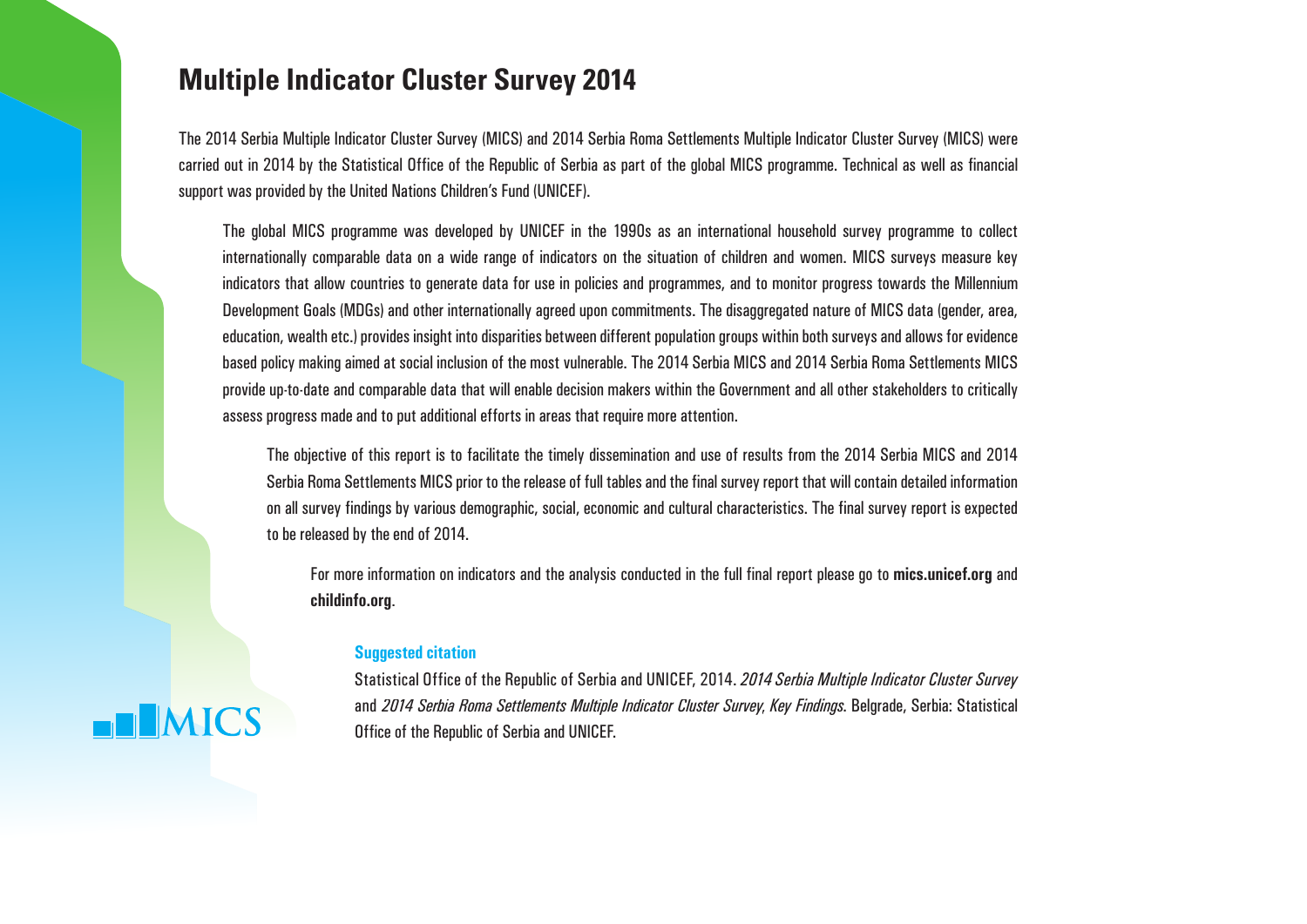### **Tab l e o f Contents**

|                             | Table of <b>Figures</b>                                                                           |
|-----------------------------|---------------------------------------------------------------------------------------------------|
| MICS at a glance   4        |                                                                                                   |
| Child mortality   6         | Figure 1: Vaccinations by age 12 months (measles by 24 months),<br>Serbia, 2014                   |
| Nutrition   7               | Figure 1R: Vaccinations by age 12 months (measles by 24 months),<br>Serbia Roma Settlements, 2014 |
| Child health   10           | 15 Figure 2: Use of contraception, Serbia, 2014                                                   |
| Water and sanitation / 13   | Figure 2R: Use of contraception, Serbia Roma Settlements, 2014<br>15                              |
|                             | Figure 3: Continuum of health care, Serbia, 2014<br>16                                            |
| Reproductive health   14    | Figure 3R: Continuum of health care, Serbia Roma Settlements, 2014<br>16                          |
|                             | Figure 4: Education indicators by sex, Serbia, 2014                                               |
| Child development   17      | 20 Figure 4R: Education indicators by sex, Serbia Roma Settlements, 2014                          |
| Literacy and education / 18 | 21 Figure 5: Child disciplining methods, children age 1-14 years,<br>Serbia, 2014                 |
| Child protection   21       | Figure 5R: Child disciplining methods, children age 1-14 years,<br>Serbia Roma Settlements, 2014  |
| Subjective well-being   23  |                                                                                                   |
| Notes   24                  |                                                                                                   |
|                             |                                                                                                   |
|                             |                                                                                                   |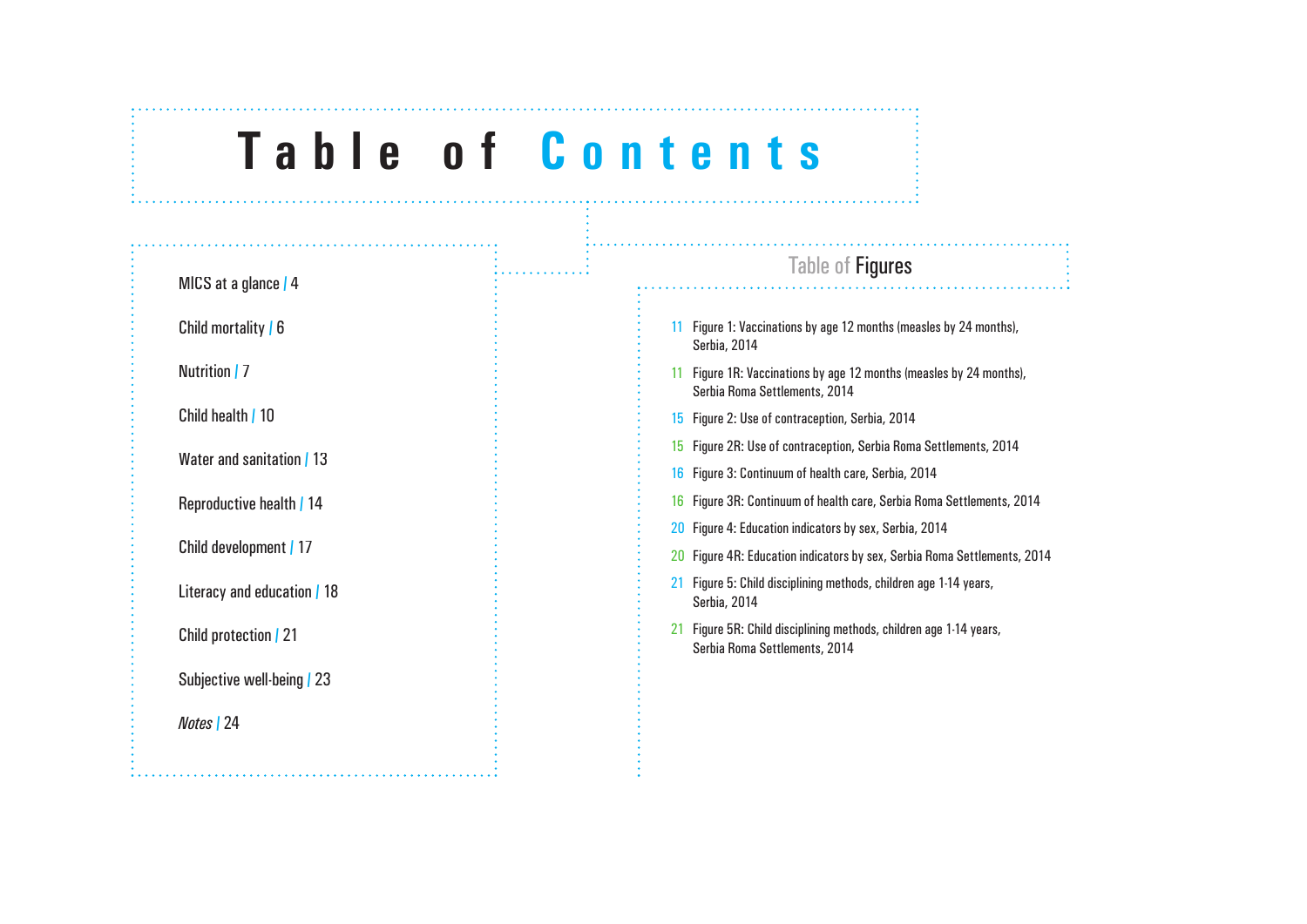

#### **Survey Implementation**

| <b>Sample frame</b><br><b>Updated</b> | <b>Population census 2011</b><br>October 2013                                                                                      |  |  |
|---------------------------------------|------------------------------------------------------------------------------------------------------------------------------------|--|--|
| Interviewer training                  | January 2014                                                                                                                       |  |  |
| <b>Questionnaires</b>                 | Household<br>Women (age 15-49)<br>Children under five<br><b>Questionnaire for Vaccination</b><br><b>Records at Health Facility</b> |  |  |
| <b>Fieldwork</b>                      | February-April 2014                                                                                                                |  |  |

#### **Survey sample – Serbia**

| <b>Households</b><br>Sampled<br>Occupied<br>Interviewed<br>Response rate (Per cent)                  | 7,351<br>6,959<br>6,191<br>89.0 |
|------------------------------------------------------------------------------------------------------|---------------------------------|
| <b>Women</b><br>Eligible for interviews<br>Interviewed<br>Response rate (Per cent)                   | 4,997<br>4,713<br>94.3          |
| <b>Children under five</b><br>Eligible<br>Mothers/caretakers interviewed<br>Response rate (Per cent) | 2.773<br>2,720<br>98.1          |

#### **Survey sample – Serbia Roma Settlements**

| <b>Households</b>              |       |
|--------------------------------|-------|
| <b>Sampled</b>                 | 1,976 |
| <b>Occupied</b>                | 1,803 |
| Interviewed                    | 1,743 |
| Response rate (Per cent)       | 96.7  |
| <b>Women</b>                   |       |
| <b>Eligible for interviews</b> | 2,162 |
| <b>Interviewed</b>             | 2,081 |
| Response rate (Per cent)       | 96.3  |
| <b>Children under five</b>     |       |
| Eligible                       | 1,556 |
| Mothers/caretakers interviewed | 1,515 |
| Response rate (Per cent)       | 97.4  |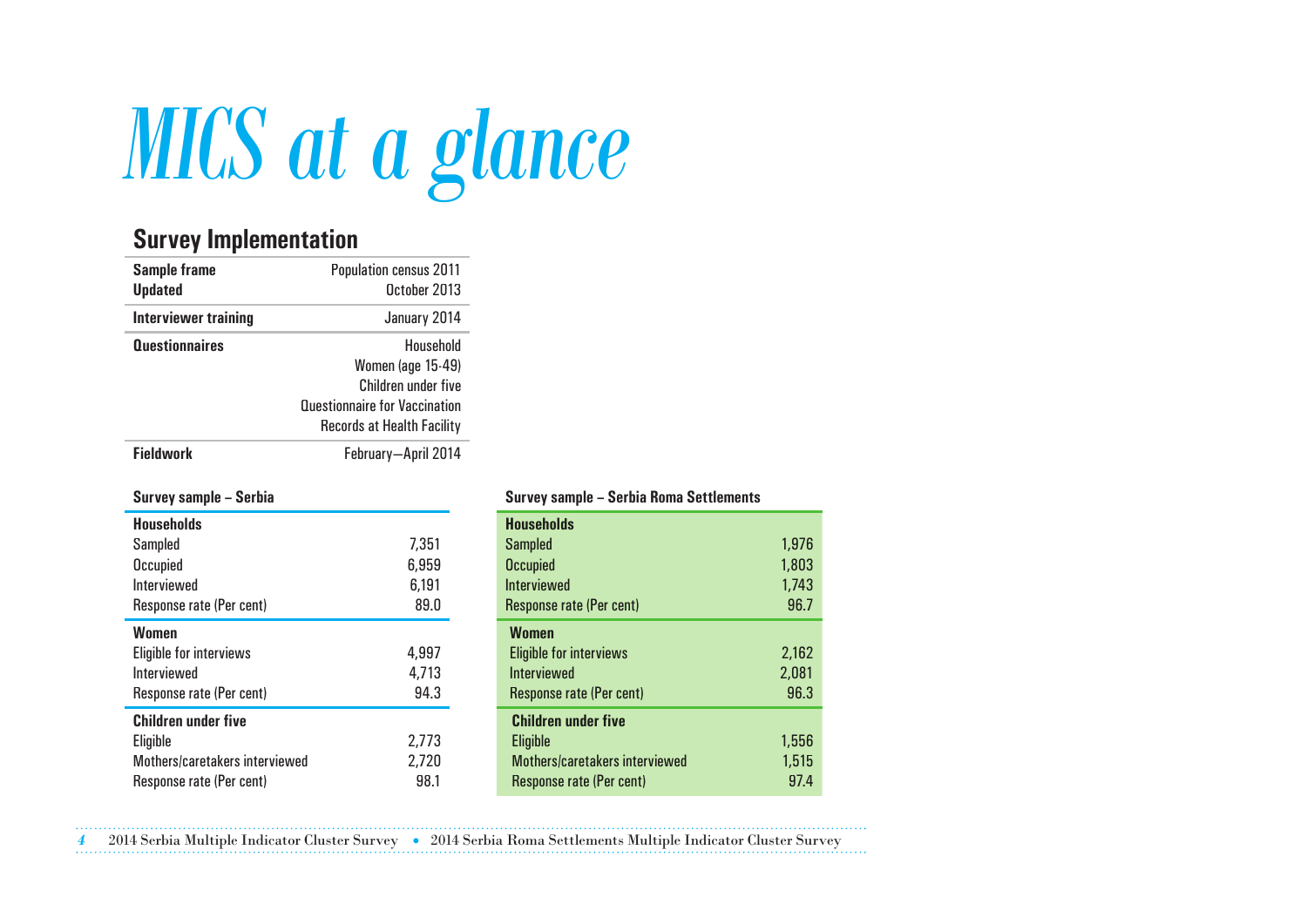#### **Survey Population**

|                                                                                            | Serbia                       | <b>Serbia Roma</b><br><b>Settlements</b> |
|--------------------------------------------------------------------------------------------|------------------------------|------------------------------------------|
| Average household size                                                                     | 3.1                          | 4.9                                      |
| <b>Percentage of population under:</b><br>Age 5<br>Age 18                                  | 4.7<br>18.1                  | 12.5<br>40.2                             |
| Percentage of women age 15-49 years<br>with at least one live birth in the last<br>2 years | 8.2                          | 19.4                                     |
| Percentage of population living in<br>Urban areas<br>Other areas                           | 59.0<br>41.0                 | 73.7<br>26.3                             |
| Belgrade<br>Vojvodina<br>Sumadija and Western Serbia<br>Southern and Eastern Serbia        | 22.6<br>26.6<br>27.5<br>23.3 |                                          |

### **Housing Characteristics**

|                                                      | <b>Serbia</b> | <b>Serbia Roma</b><br><b>Settlements</b> |
|------------------------------------------------------|---------------|------------------------------------------|
| Percentage of households with                        |               |                                          |
| Electricity                                          | 99.7          | 89.7                                     |
| <b>Finished floor</b>                                | 99.0          | 96.4                                     |
| <b>Finished roofing</b>                              | 98.8          | 93.3                                     |
| <b>Finished walls</b>                                | 98.2          | 95.7                                     |
| Mean number of persons per room<br>used for sleeping | 1.62          | 2.97                                     |

#### **Household or Personal Assets**

|                                                                          | Serbia | <b>Serbia Roma</b><br><b>Settlements</b> |
|--------------------------------------------------------------------------|--------|------------------------------------------|
| Percentage of households that own                                        |        |                                          |
| A refrigerator                                                           | 98.3   | 75.2                                     |
| An electrical stove                                                      | 95.3   | 60.2                                     |
| <b>Washing machine</b>                                                   | 93.6   | 57.6                                     |
| PC/Laptop                                                                | 63.6   | 42.1                                     |
| Internet                                                                 | 57.5   | 34.8                                     |
| Agricultural land                                                        | 41.3   | 2.6                                      |
| Farm animals/livestock                                                   | 26.8   | 9.3                                      |
| <b>Percentage of households where</b><br>at least a member has or owns a |        |                                          |
| Mobile phone                                                             | 90.7   | 80.9                                     |
| Car                                                                      | 59.9   | 22.3                                     |
| <b>Bank account</b>                                                      | 83.0   | 25.7                                     |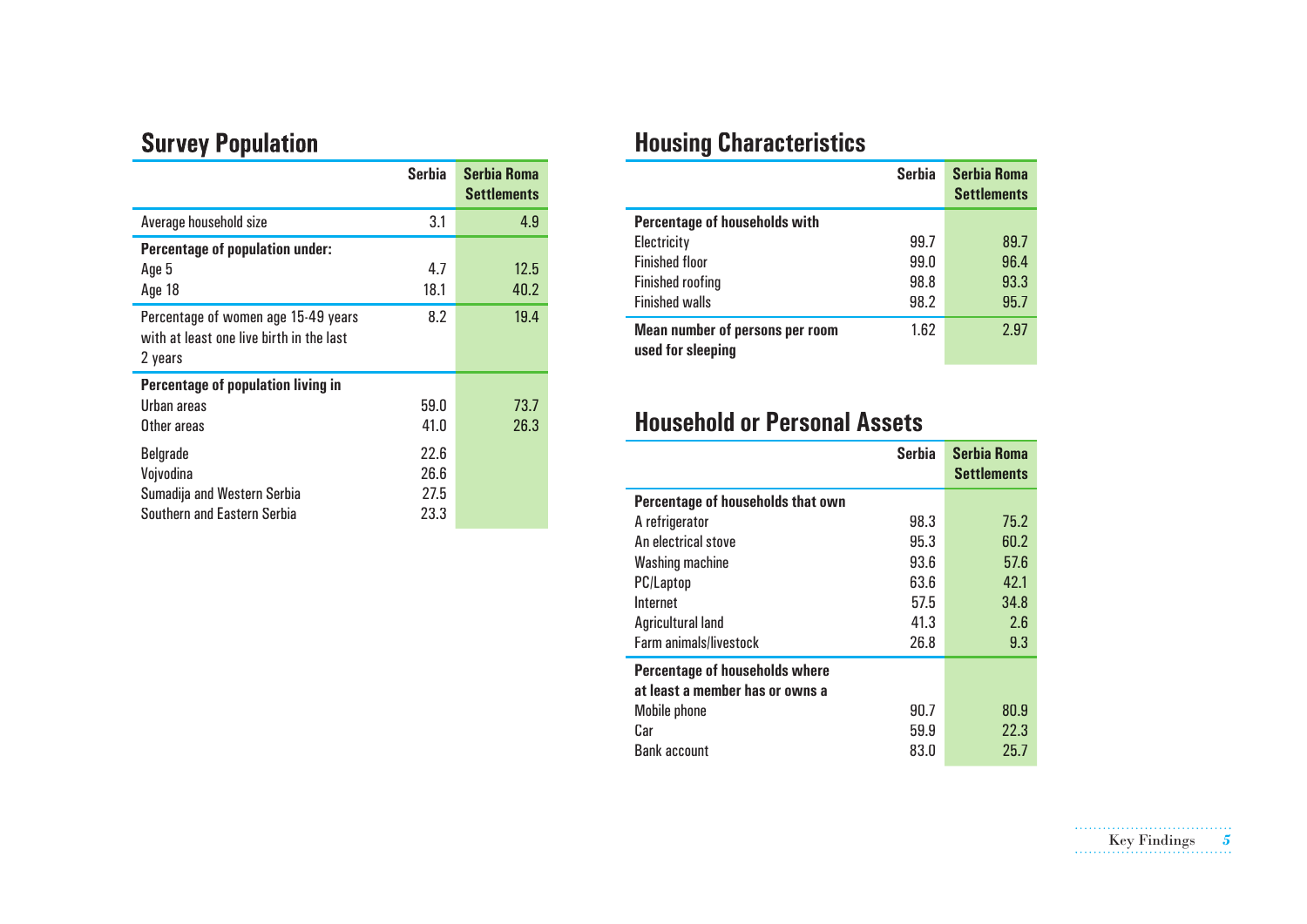## *Child Mortality*

#### **Early Childhood MortalityA**

|         | <b>MICS Indicator</b> | <b>Indicator Name</b>        | <b>Description</b>                                           | <b>Serbia Roma</b><br><b>Settlements</b> <sup>B</sup> |
|---------|-----------------------|------------------------------|--------------------------------------------------------------|-------------------------------------------------------|
| $1.2\,$ | MDG 4.2               | Infant mortality rate        | Probability of dying between birth<br>and the first birthday | 12.8                                                  |
| 1.5     | MDG 4.1               | Under-five mortality<br>rate | Probability of dying between birth<br>and the fifth birthday | 14.4                                                  |

<sup>&</sup>lt;sup>A</sup> Mortality estimates were calculated only for the 2014 Serbia Roma Settlements MICS. The reference period is the first quarter of 2012.

<sup>&</sup>lt;sup>B</sup> Indicator values are per 1,000 live births and refer to the one-year period before the survey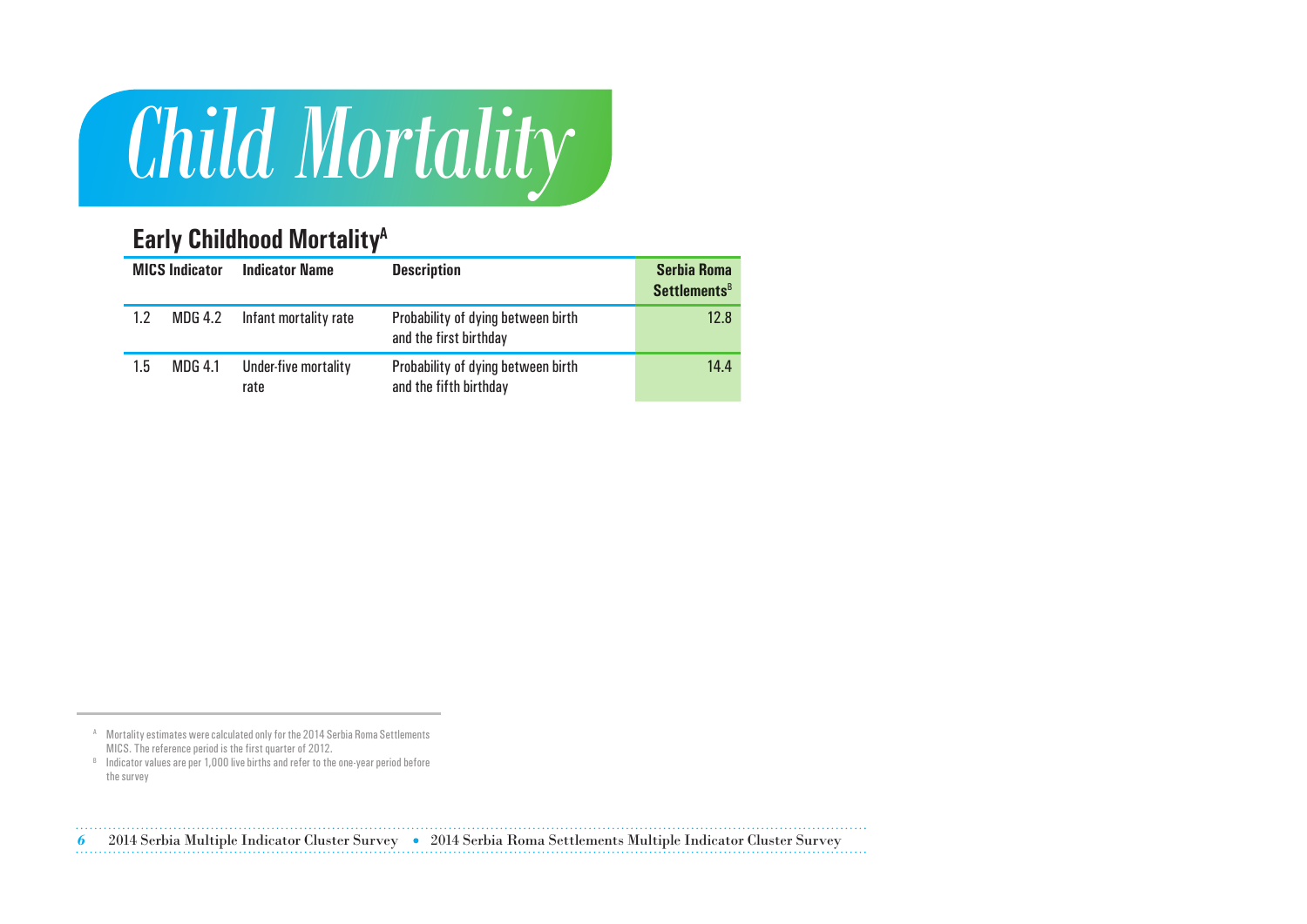## *Nutrition*

#### **Nutritional Status1**

|                  | <b>MICS Indicator</b>                                                                           | <b>Indicator Name</b>             | <b>Description</b>                                                                                                                        | <b>Serbia</b> | <b>Serbia Roma</b><br><b>Settlements</b> |
|------------------|-------------------------------------------------------------------------------------------------|-----------------------------------|-------------------------------------------------------------------------------------------------------------------------------------------|---------------|------------------------------------------|
| 2.1a             | <b>MDG 1.8</b>                                                                                  | Underweight prevalence            | Percentage of children under age 5 who fall below                                                                                         |               |                                          |
| 2.1 <sub>b</sub> |                                                                                                 | Moderate and severe<br>(a)        | minus two standard deviations (moderate and severe)<br>(a)                                                                                | 1.8           | 9.5                                      |
|                  |                                                                                                 | (b) Severe                        | minus three standard deviations (severe) of the median<br>0.2<br>(b)<br>weight for age of the WHO standard                                |               | 1.9                                      |
| 2.2a             |                                                                                                 | <b>Stunting prevalence</b>        | Percentage of children under age 5 who fall below                                                                                         |               |                                          |
| 2.2 <sub>b</sub> | minus two standard deviations (moderate and severe)<br><b>Moderate and severe</b><br>(a)<br>(a) |                                   | 6.0                                                                                                                                       | 18.5          |                                          |
|                  |                                                                                                 | Severe<br>(b)                     | minus three standard deviations (severe) of the median<br>2.3<br>(h)<br>height for age of the WHO standard                                |               | 5.3                                      |
| 2.3a             |                                                                                                 | <b>Wasting prevalence</b>         | Percentage of children under age 5 who fall below                                                                                         |               |                                          |
| 2.3 <sub>b</sub> |                                                                                                 | <b>Moderate and severe</b><br>(a) | minus two standard deviations (moderate and severe)<br>(a)                                                                                | 3.9           | 4.8                                      |
|                  |                                                                                                 | Severe<br>(b)                     | minus three standard deviations (severe) of the median<br>(b)<br>weight for height of the WHO standard                                    | 1.1           | 1.9                                      |
| 2.4              |                                                                                                 | Overweight prevalence             | Percentage of children under age 5 who are above two<br>standard deviations of the median weight for height of the<br><b>WHO</b> standard | 13.9          | 5.1                                      |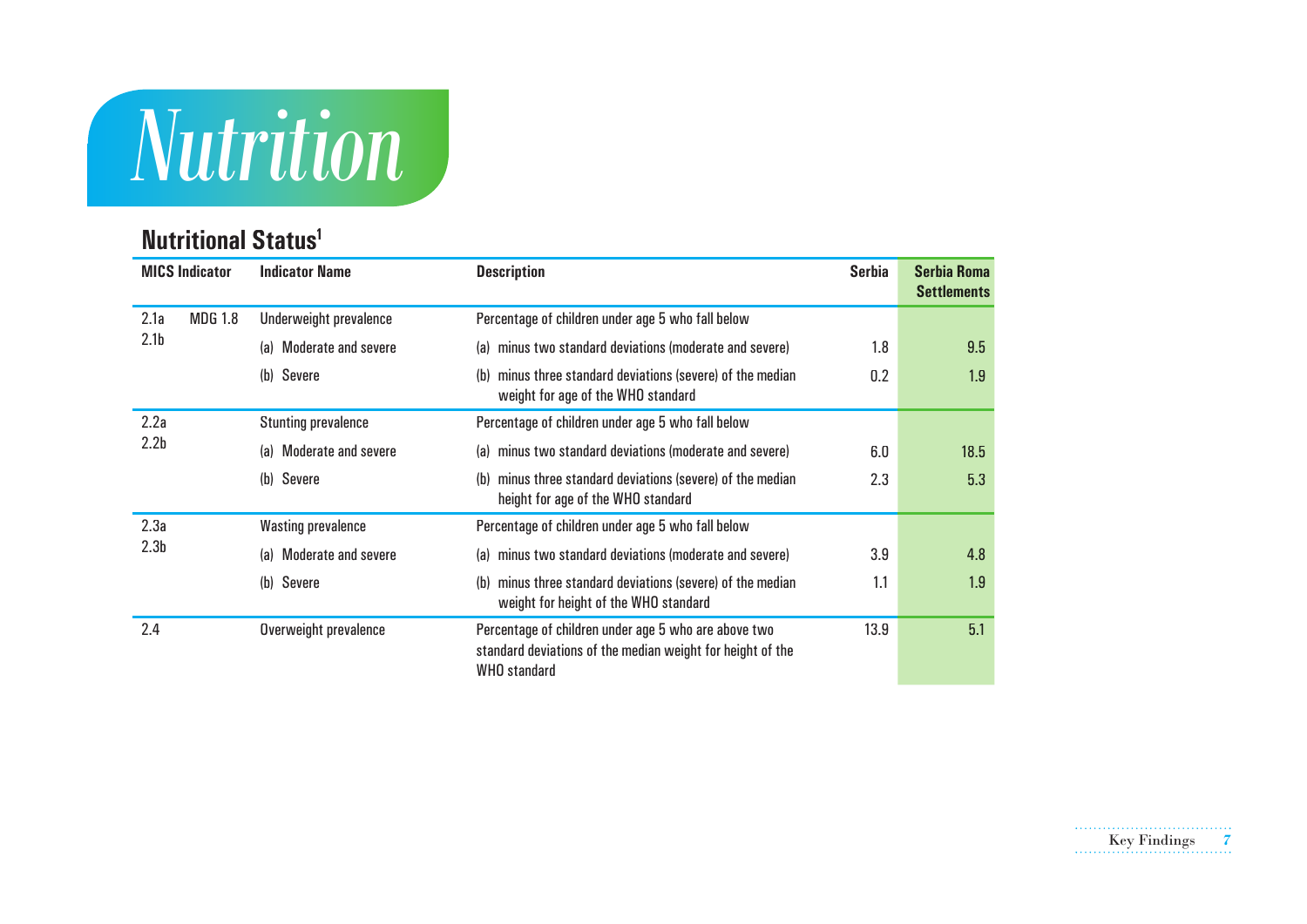#### **Breastfeeding and Infant Feeding**

| <b>MICS</b><br><b>Indicator</b> | <b>Indicator Name</b>                                | <b>Description</b>                                                                                                                                                                                                                  | <b>Serbia</b> | <b>Serbia Roma</b><br><b>Settlements</b> |
|---------------------------------|------------------------------------------------------|-------------------------------------------------------------------------------------------------------------------------------------------------------------------------------------------------------------------------------------|---------------|------------------------------------------|
| 2.5                             | Children ever breastfed                              | Percentage of women with a live birth in the last 2 years who breastfed their last live-born child at any time                                                                                                                      | 90.4          | 94.4                                     |
| 2.6                             | Early initiation of breastfeeding                    | Percentage of women with a live birth in the last 2 years who put their last newborn to the breast within<br>one hour of birth                                                                                                      | 50.8          | 69.1                                     |
| 2.7                             | Exclusive breastfeeding under 6 months               | Percentage of infants under 6 months of age who are exclusively breastfed <sup>2</sup>                                                                                                                                              | 12.8          | 13.0                                     |
| 2.8                             | Predominant breastfeeding under<br>6 months          | Percentage of infants under 6 months of age who received breast milk as the predominant source of nourishment <sup>3</sup><br>during the previous day                                                                               | 47.2          | 60.6                                     |
| 2.9                             | Continued breastfeeding at 1 year                    | Percentage of children age 12-15 months who received breast milk during the previous day                                                                                                                                            | 24.6          | 62.0                                     |
| 2.10                            | Continued breastfeeding at 2 years                   | Percentage of children age 20-23 months who received breast milk during the previous day                                                                                                                                            | 8.9           | 33.3                                     |
| 2.11                            | Median duration of breastfeeding                     | The age in months when 50 percent of children age 0-35 months did not receive breast milk during the previous day                                                                                                                   | 10.5          | 15.7                                     |
| 2.12                            | Age-appropriate breastfeeding                        | Percentage of children age 0-23 months appropriately fed <sup>4</sup> during the previous day                                                                                                                                       | 23.4          | 42.9                                     |
| 2.13                            | Introduction of solid, semi-solid or soft foods      | Percentage of infants age 6-8 months who received solid, semi-solid or soft foods during the previous day                                                                                                                           | 96.6          | 89.6                                     |
| 2.14                            | Milk feeding frequency for non-breastfed<br>children | Percentage of non-breastfed children age 6-23 months who received at least 2 milk feedings during<br>the previous day                                                                                                               | 84.3          | 62.1                                     |
| 2.15                            | Minimum meal frequency                               | Percentage of children age 6-23 months who received solid, semi-solid and soft foods (plus milk feeds for non-<br>breastfed children) the minimum number of times <sup>5</sup> or more during the previous day                      | 94.4          | 71.7                                     |
| 2.16                            | Minimum dietary diversity                            | Percentage of children age 6-23 months who received foods from 4 or more food groups <sup>6</sup> during the previous day                                                                                                           | 89.6          | 51.3                                     |
| 2.17a<br>2.17 <sub>b</sub>      | Minimum acceptable diet                              | (a) Percentage of breastfed children age 6-23 months who had at least the minimum dietary diversity and the<br>minimum meal frequency during the previous day                                                                       | 68.9          | 26.8                                     |
|                                 |                                                      | Percentage of non-breastfed children age 6-23 months who received at least 2 milk feedings and had at least<br>(h)<br>the minimum dietary diversity not including milk feeds and the minimum meal frequency during the previous day | 73.0          | 36.5                                     |
| 2.18                            | <b>Bottle feeding</b>                                | Percentage of children age 0-23 months who were fed with a bottle during the previous day                                                                                                                                           | 83.1          | 72.0                                     |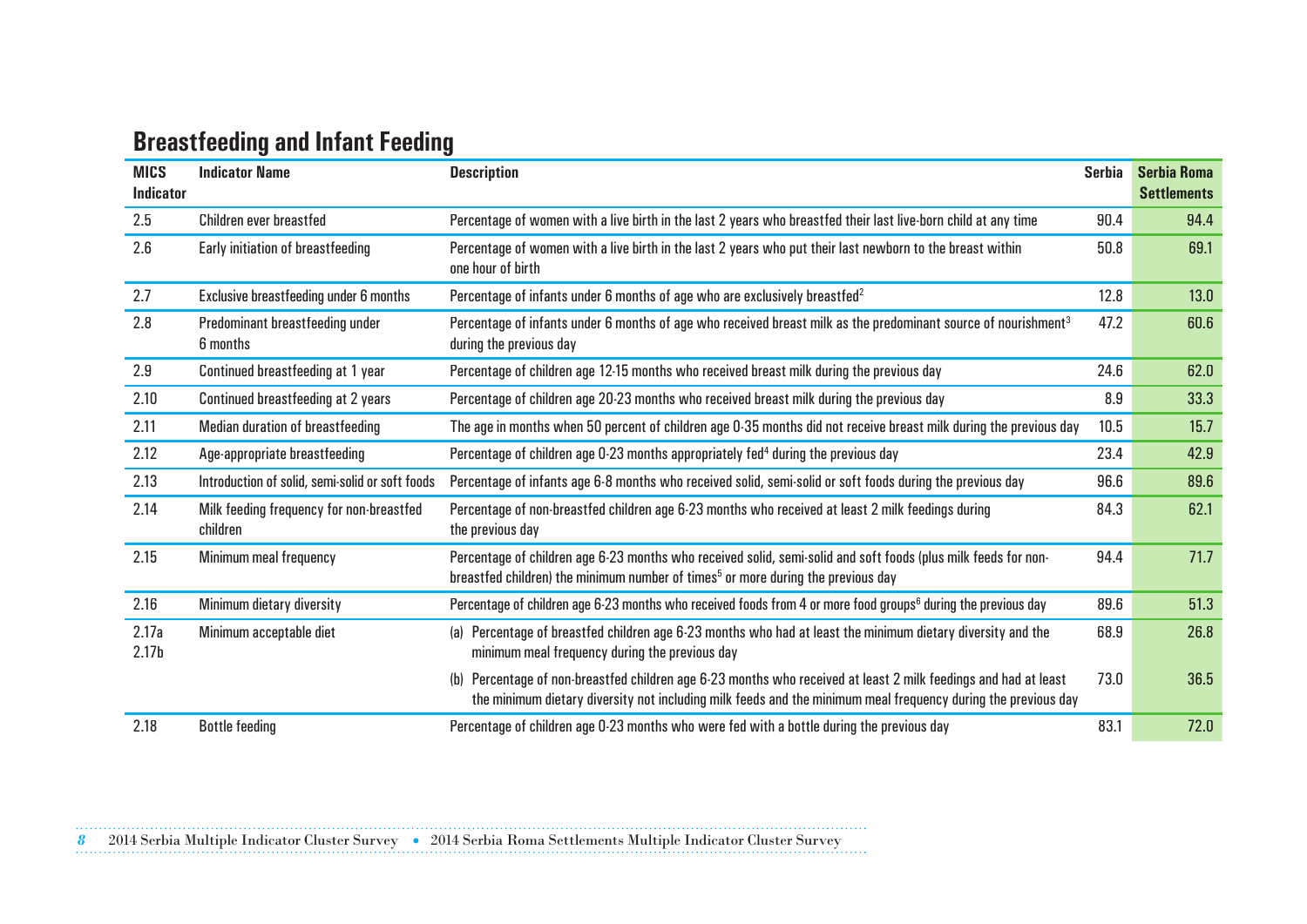#### **Low-birthweight**

| <b>MICS</b><br><b>Indicator</b> | <b>Indicator</b><br><b>Name</b>       | <b>Description</b>                                                                                  | <b>Serbia</b> | <b>Serbia Roma</b><br><b>Settlements</b> |
|---------------------------------|---------------------------------------|-----------------------------------------------------------------------------------------------------|---------------|------------------------------------------|
| 2.20                            | Low-<br>birthweight<br>infants        | Percentage of most recent live births<br>in the last 2 years weighing below<br>2,500 grams at birth | 5.1           | 14.7                                     |
| 2.21                            | <b>Infants</b><br>weighed at<br>birth | Percentage of most recent live births<br>in the last 2 years who were weighed<br>at birth           | 98.7          | 98.6                                     |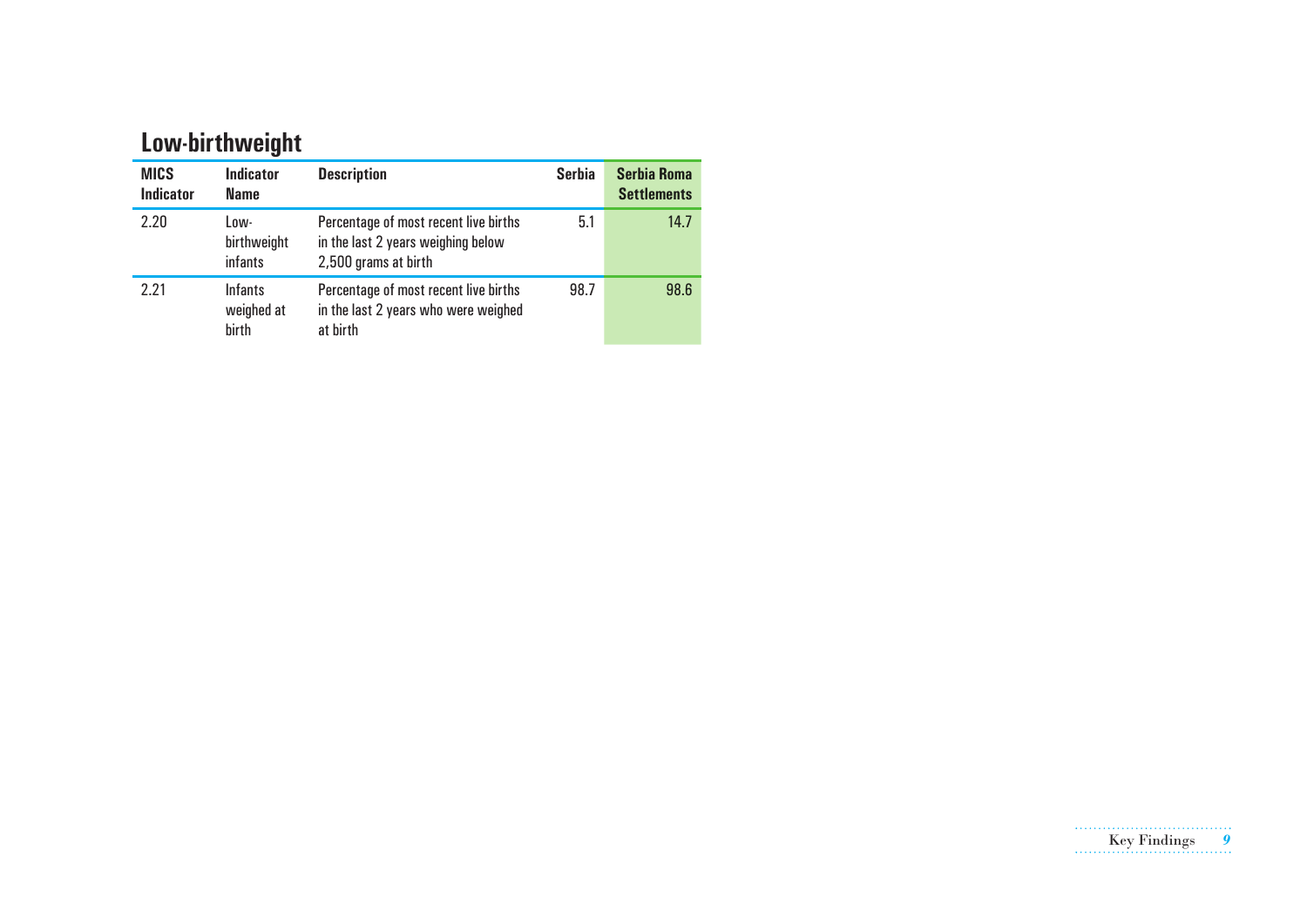### *Child Health*

#### **Vaccinations**

| <b>MICS Indicator</b><br><b>Indicator Name</b> |                                                                       | <b>Description</b>                                                                                                                                                                                        | Serbia | <b>Serbia Roma Settlements</b> |
|------------------------------------------------|-----------------------------------------------------------------------|-----------------------------------------------------------------------------------------------------------------------------------------------------------------------------------------------------------|--------|--------------------------------|
| 3.1                                            | <b>Tuberculosis immunization</b><br>coverage                          | Percentage of children age 12-23 months who received BCG vaccine<br>by their first birthday                                                                                                               | 98.0   | 94.3                           |
| 3.2                                            | Polio immunization coverage                                           | Percentage of children age 12-23 months who received the third dose<br>of OPV vaccine (OPV3) by their first birthday                                                                                      | 86.4   | 61.0                           |
| 3.3                                            | Diphtheria, pertussis and<br>tetanus (DPT) immunization<br>coverage   | Percentage of children age 12-23 months who received the third dose<br>of DPT vaccine (DPT3) by their first birthday                                                                                      | 87.4   | 64.5                           |
| 3.4<br><b>MDG 4.3</b>                          | <b>Measles</b> immunization<br>coverage                               | Percentage of children age 24-35 months who received measles vaccine<br>by their second birthday                                                                                                          | 93.4   | 63.3                           |
| 3.5                                            | <b>Hepatitis B</b> immunization<br>coverage                           | Percentage of children age 12-23 months who received the third dose<br>of Hepatitis B vaccine (HepB3) by their first birthday                                                                             | 91.3   | 67.8                           |
| 3.6                                            | Haemophilus influenzae<br>type B (Hib) immunization<br>coverage       | Percentage of children age 12-23 months who received the third dose<br>of Hib vaccine (Hib3) by their first birthday                                                                                      | 80.4   | 49.6                           |
| 3.8                                            | <b>Full immunization coverage</b>                                     | Percentage of children age 24-35 months who received all vaccinations<br>recommended in the national immunization schedule by their first birthday<br>(by their second birthday for measles) <sup>7</sup> | 70.5   | 12.7                           |
|                                                | <b>Full immunization coverage</b><br>at any time before the<br>survey | Percentage of children age 24-35 months who received all vaccinations<br>recommended in the national immunization schedule at any time before<br>the survey $\sqrt{ }$                                    | 80.6   | 44.1                           |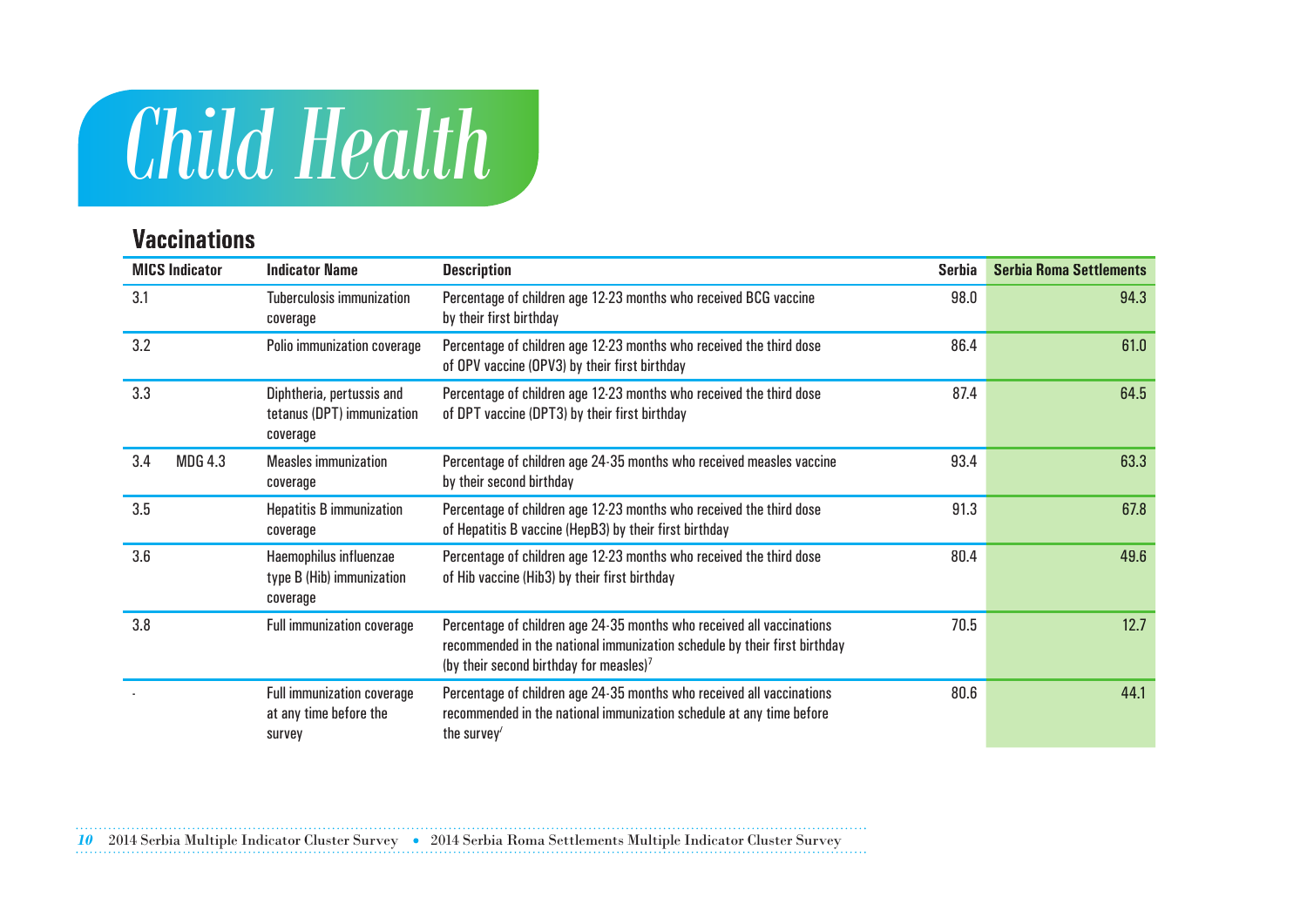#### **Figure 1: Vaccinations by age 12 months (measles by 24 months), Serbia, 2014**

#### **Figure 1R: Vaccinations by age 12 months (measles by 24 months), Serbia Roma Settlements, 2014**

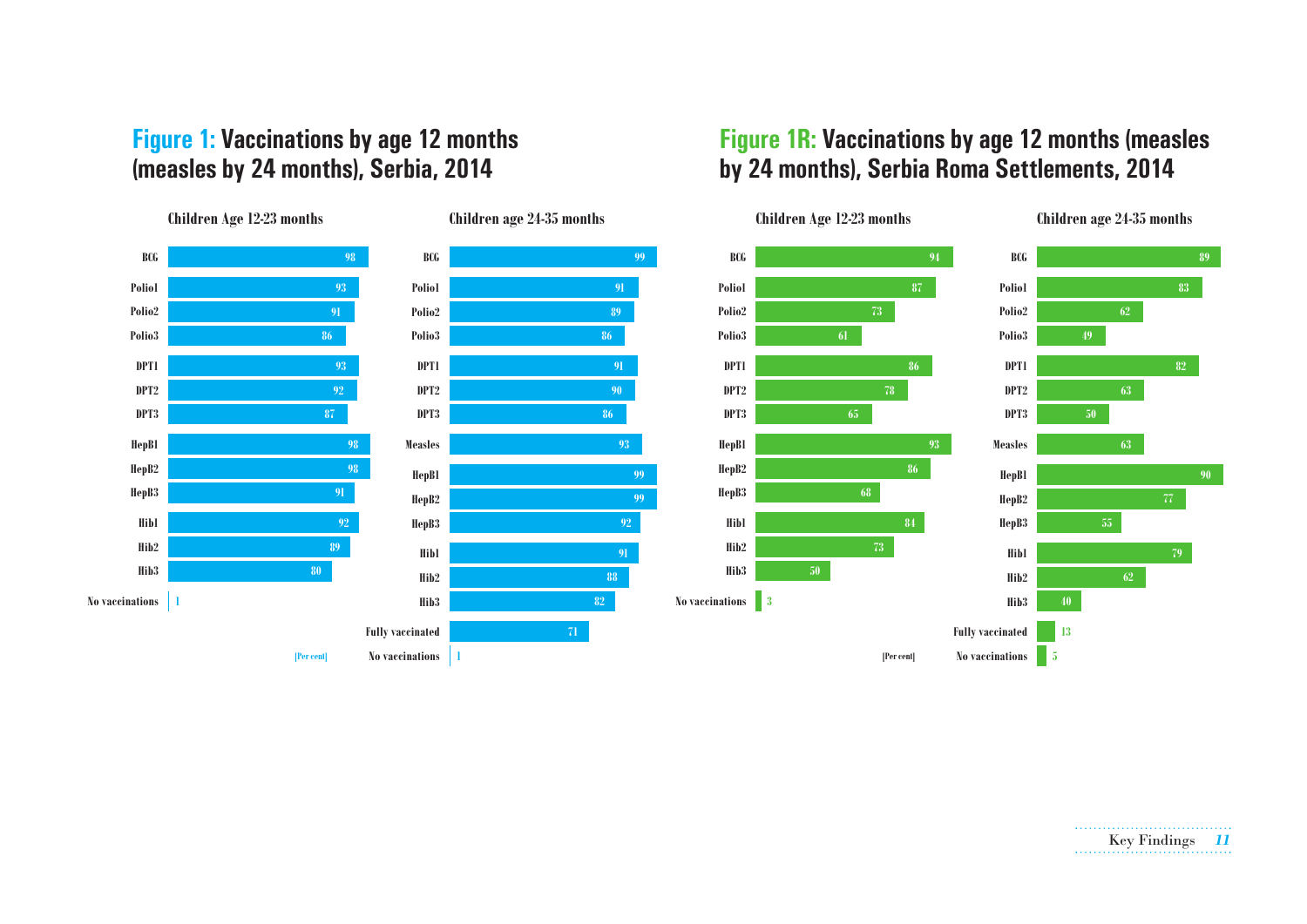#### **Solid Fuel Use**

| <b>MICS Indicator</b> | <b>Indicator</b><br><b>Name</b>      | <b>Description</b>                                                                                                           | <b>Serbia</b> | <b>Serbia Roma</b><br><b>Settlements</b> |
|-----------------------|--------------------------------------|------------------------------------------------------------------------------------------------------------------------------|---------------|------------------------------------------|
| 3.15                  | Use of solid<br>fuels for<br>cooking | Percentage of household members<br>in households that use solid fuels<br>as the primary source of domestic<br>energy to cook | 34.2          | 81.9                                     |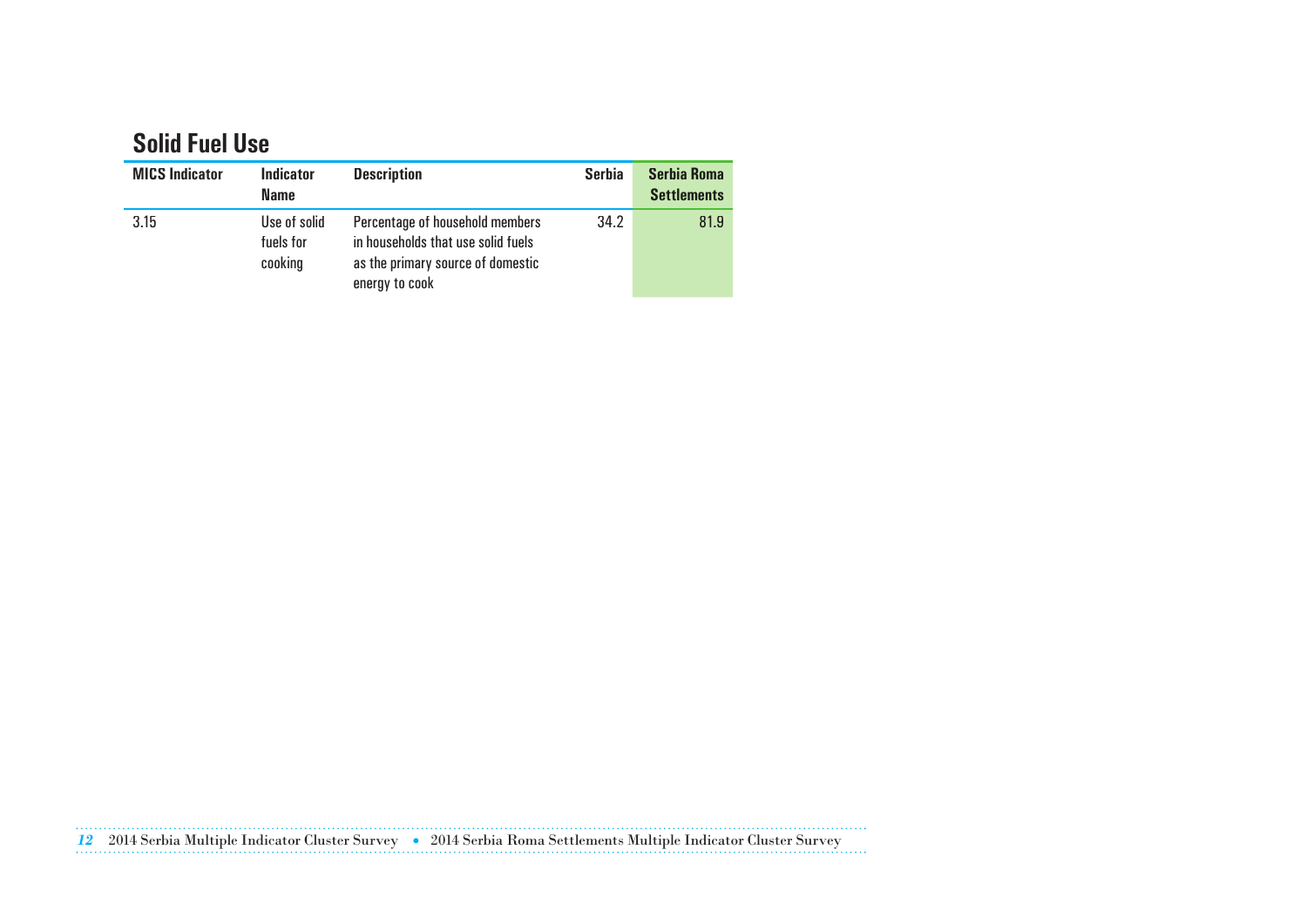### *Water and Sanitation*

#### **Water and Sanitation**

| <b>MICS Indicator</b> |                | <b>Indicator</b><br><b>Description</b><br><b>Name</b> |                                                                                                                                   | <b>Serbia</b> | <b>Serbia Roma</b><br><b>Settlements</b> |  |
|-----------------------|----------------|-------------------------------------------------------|-----------------------------------------------------------------------------------------------------------------------------------|---------------|------------------------------------------|--|
| 4.1                   | <b>MDG 7.8</b> | Use of improved<br>drinking water<br>sources          | Percentage of household<br>members using improved<br>sources of drinking water                                                    | 99.5          | 97.7                                     |  |
| 4.2                   |                | Water treatment                                       | Percentage of household<br>members in households using<br>unimproved drinking water<br>who use an appropriate<br>treatment method | 3.3           | 4.1                                      |  |
| 4.3                   | <b>MDG 7.9</b> | Use of improved<br>sanitation                         | Percentage of household<br>members using improved<br>sanitation facilities which<br>are not shared                                | 96.9          | 72.9                                     |  |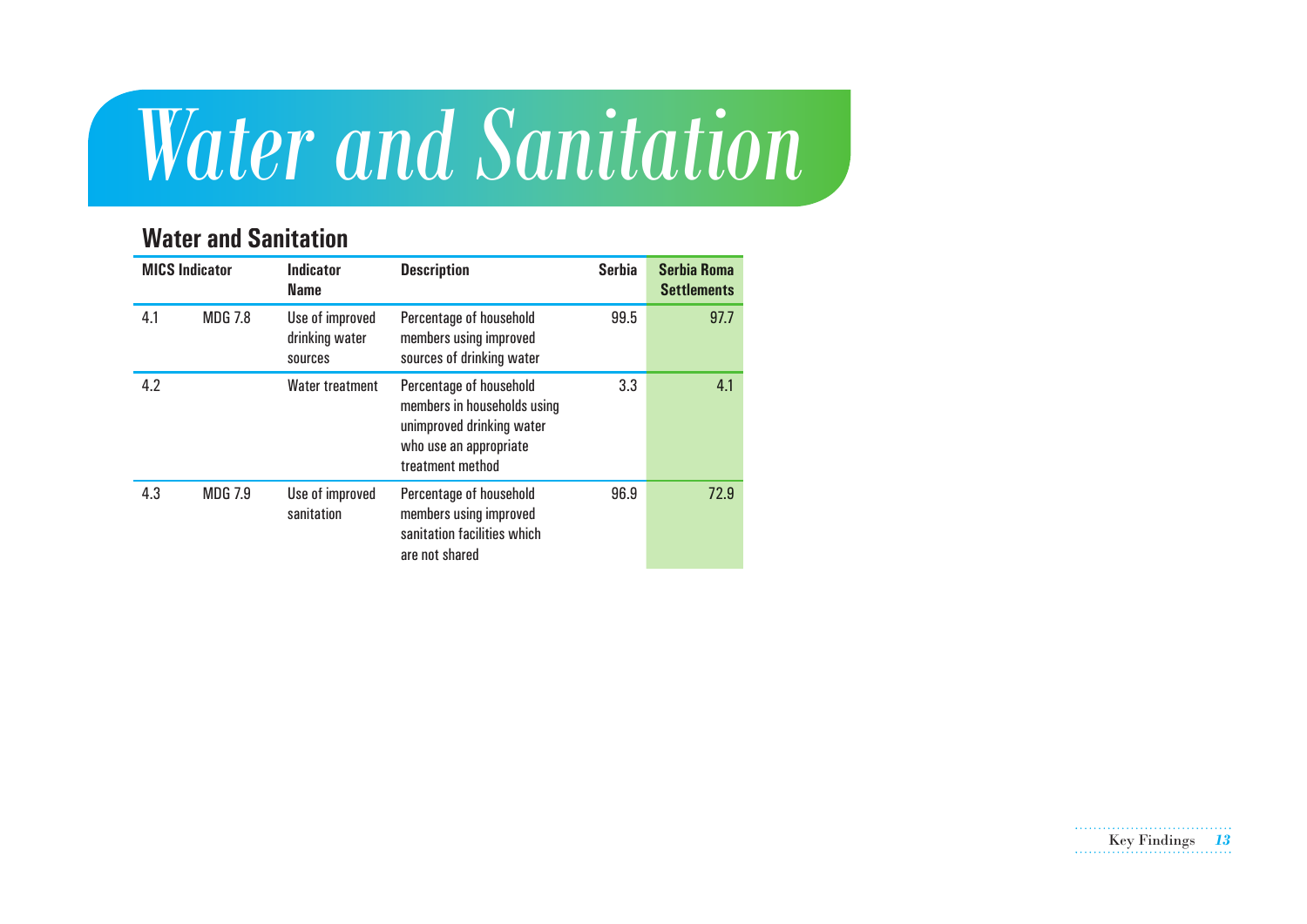### *Reproductive Health*

#### **Contraception and Unmet Need**

|        | <b>MICS Indicator</b> | <b>Indicator Name</b>                | <b>Description</b>                                                                                                                                                                                                          | <b>Serbia</b> | <b>Serbia Roma</b><br><b>Settlements</b> |
|--------|-----------------------|--------------------------------------|-----------------------------------------------------------------------------------------------------------------------------------------------------------------------------------------------------------------------------|---------------|------------------------------------------|
|        |                       | <b>Total fertility rate</b>          | Total fertility rate <sup>A</sup> for women age 15-49 years                                                                                                                                                                 | 1.6           | (3.1)                                    |
| 5.1    | MDG 5.4               | Adolescent birth rate                | Age-specific fertility rate <sup>A</sup> for women age 15-19 years                                                                                                                                                          | 22            | 157                                      |
| 5.2    |                       | Early childbearing                   | Percentage of women age 20-24 years who had<br>at least one live birth before age 18                                                                                                                                        | 1.4           | 38.3                                     |
| 5.3    | <b>MDG 5.3</b>        | Contraceptive<br>prevalence rate     | Percentage of women age 15-49 years currently<br>married or in union who are using (or whose partner is<br>using) a (modern or traditional) contraceptive method                                                            | 58.4          | 61.2                                     |
| 5.4    | <b>MDG 5.6</b>        | <b>Unmet need</b>                    | Percentage of women age 15-49 years who are<br>currently married or in union who are fecund and<br>want to space their births or limit the number of<br>children they have and who are not currently using<br>contraception | 14.9          | 13.9                                     |
| $SS^B$ |                       | Lifetime experience<br>with abortion | Percentage of women age 15-49 years who had<br>at least one induced abortion                                                                                                                                                | 14.6          | 30.6                                     |

A The age-specific fertility rate is defined as the number of live births to women in a specific age group during a specified period, divided by the average number of women in that age group during the same period, expressed per 1,000 women. The age-specific fertility rate for women age 15-19 years is also termed as the adolescent birth rate.

 The total fertility rate (TFR) is calculated by summing the age-specific fertility rates calculated for each of the 5-year age groups of women, from age 15 through to age 49. The TFR denotes the average number of children to which a woman will have given birth by the end of her reproductive years (by age 50) if current fertility rates prevailed.

B SS (survey-specific) denotes an indicator calculated by introduction of a non-standard module or question(s) to this survey or by applying a non-standard calculation method.

( ) Figures that are based on 125-249 unweighted person-years of exposure.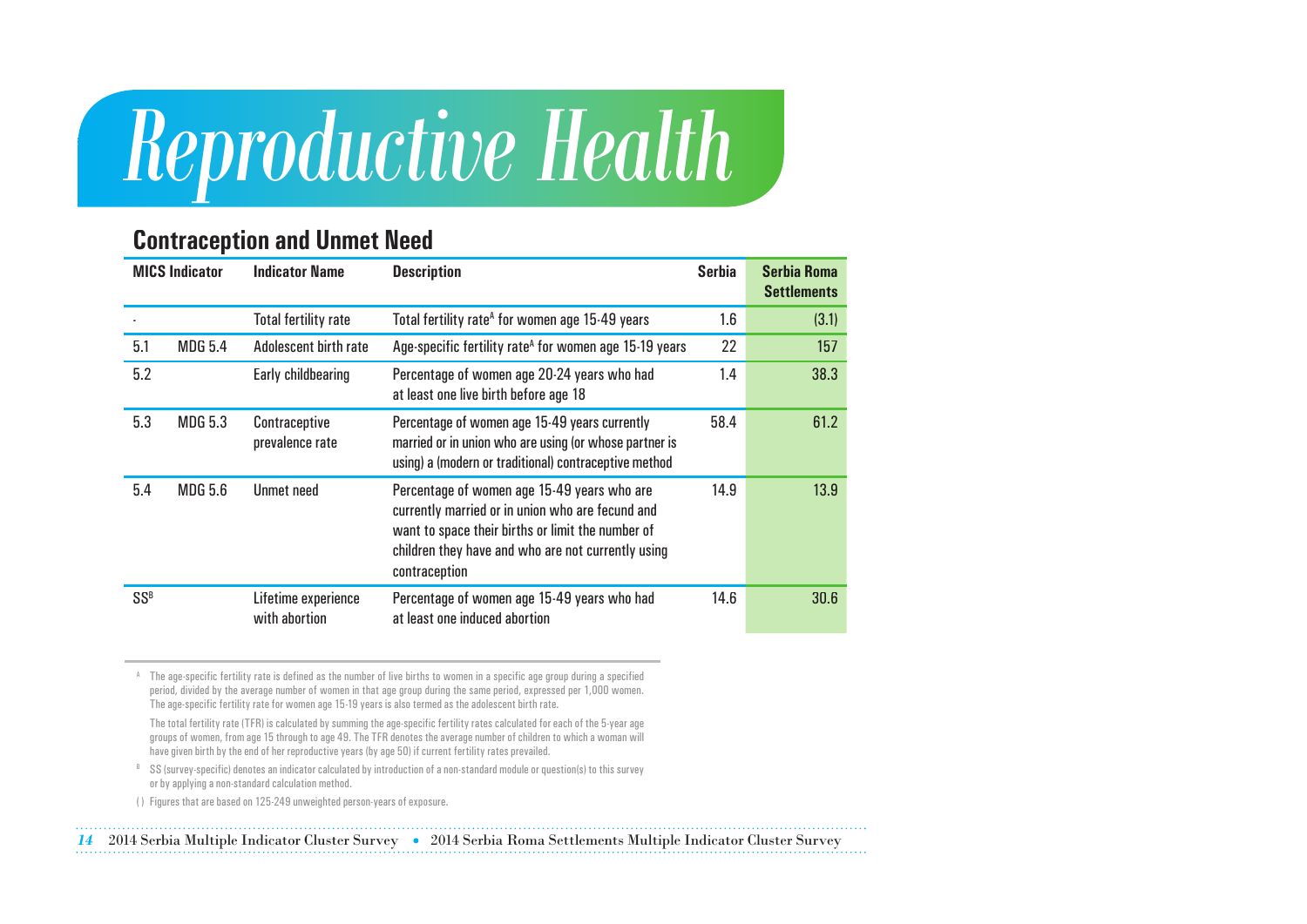|  |  | Figure 2: Use of Contraception, Serbia, 2014 |  |  |
|--|--|----------------------------------------------|--|--|
|--|--|----------------------------------------------|--|--|

| <b>Modern methods</b><br>18                                                                                                                                                   |                                                                              | <b>Traditional methods</b><br>40 |                                                                        |    |                                            | <b>No method</b><br>42 |    |     |
|-------------------------------------------------------------------------------------------------------------------------------------------------------------------------------|------------------------------------------------------------------------------|----------------------------------|------------------------------------------------------------------------|----|--------------------------------------------|------------------------|----|-----|
| ٠<br>10<br>$\theta$                                                                                                                                                           | 20<br>30                                                                     | 40                               | 50                                                                     | 60 | 70                                         | 80                     | 90 | 100 |
| <b>Modern methods</b><br><b>Female sterilization</b><br>Male sterilization<br>IUD.<br>Injectables<br>Implants<br>Pill<br>Male condom<br>Female condom<br>Diaphragm/Foam/Jelly | 18.4<br>0.4<br>0.0<br>$2.2\,$<br>0.0<br>0.0<br>$3.3\,$<br>12.4<br>0.1<br>0.0 | Withdrawal<br>0ther<br>No method | <b>Traditional methods</b><br>Periodic abstinence<br><b>Any method</b> |    | 40.0<br>4.9<br>35.0<br>0.1<br>58.4<br>41.6 |                        |    |     |

#### **Figure 2R: Use of Contraception, Serbia Roma Settlements, 2014**<sup>8</sup>

| Modern<br>methods<br>7 |                                                                  |    | <b>Traditional methods</b><br>54 |                     |                            |    |                    | <b>No method</b><br>39 |         |     |
|------------------------|------------------------------------------------------------------|----|----------------------------------|---------------------|----------------------------|----|--------------------|------------------------|---------|-----|
| $\theta$               | 10                                                               | 20 | 30                               | 40                  | 50                         | 60 | п<br>70            | п<br>80                | п<br>90 | 100 |
|                        | <b>Modern methods</b>                                            |    | 7.2                              |                     | <b>Traditional methods</b> |    | 54.0               |                        |         |     |
| IUD.                   | <b>Female sterilization</b><br>Male sterilization<br>Injectables |    | $1.8\,$<br>0.0<br>$1.2\,$<br>0.0 | Withdrawal<br>0ther | Periodic abstinence        |    | 2.3<br>51.6<br>0.2 |                        |         |     |
| Implants<br>Pill       |                                                                  |    | 0.0<br>1.2                       |                     | <b>Any method</b>          |    | 61.2               |                        |         |     |
|                        | Male condom<br>Female condom<br>Diaphragm/Foam/Jelly             |    | 2.8<br>0.0<br>0.0                | <b>No method</b>    |                            |    | 38.8               |                        |         |     |

#### **Maternal and Newborn Health**

| <b>MICS</b><br><b>Indicator</b> |                | <b>Indicator</b><br><b>Name</b>            | <b>Description</b>                                                                                                                                                                                              | <b>Serbia</b> | <b>Serbia</b><br><b>Roma</b><br><b>Settlements</b> |
|---------------------------------|----------------|--------------------------------------------|-----------------------------------------------------------------------------------------------------------------------------------------------------------------------------------------------------------------|---------------|----------------------------------------------------|
| 5.5a<br>5.5 <sub>b</sub>        | MDG 5.5        | Antenatal<br>care<br>coverage              | Percentage of women age 15-49 years<br>with a live birth in the last 2 years who<br>were attended during their last pregnancy<br>that led to a live birth                                                       |               |                                                    |
|                                 |                |                                            | (a) at least once by skilled health personnel                                                                                                                                                                   | 98.3          | 95.5                                               |
|                                 |                |                                            | (b) at least four times by any provider                                                                                                                                                                         | 93.9          | 74.4                                               |
| 5.6                             |                | <b>Content of</b><br>antenatal<br>care     | Percentage of women age 15-49 years<br>with a live birth in the last 2 years who had<br>their blood pressure measured and gave<br>urine and blood samples during the last<br>pregnancy that led to a live birth | 93.6          | 86.9                                               |
| 5.7                             | <b>MDG 5.2</b> | <b>Skilled</b><br>attendant<br>at delivery | Percentage of women age 15-49 years<br>with a live birth in the last 2 years who<br>were attended by skilled health personnel<br>during their most recent live birth                                            | 98.4          | 98.6                                               |
| 5.8                             |                | Institutional<br>deliveries                | Percentage of women age 15-49 years<br>with a live birth in the last 2 years whose<br>most recent live birth was delivered in a<br>health facility                                                              | 98.3          | 98.5                                               |
| 5.9                             |                | Caesarean<br>section                       | Percentage of women age 15-49 years<br>whose most recent live birth in the last 2<br>years was delivered by caesarean section                                                                                   | 28.8          | 12.6                                               |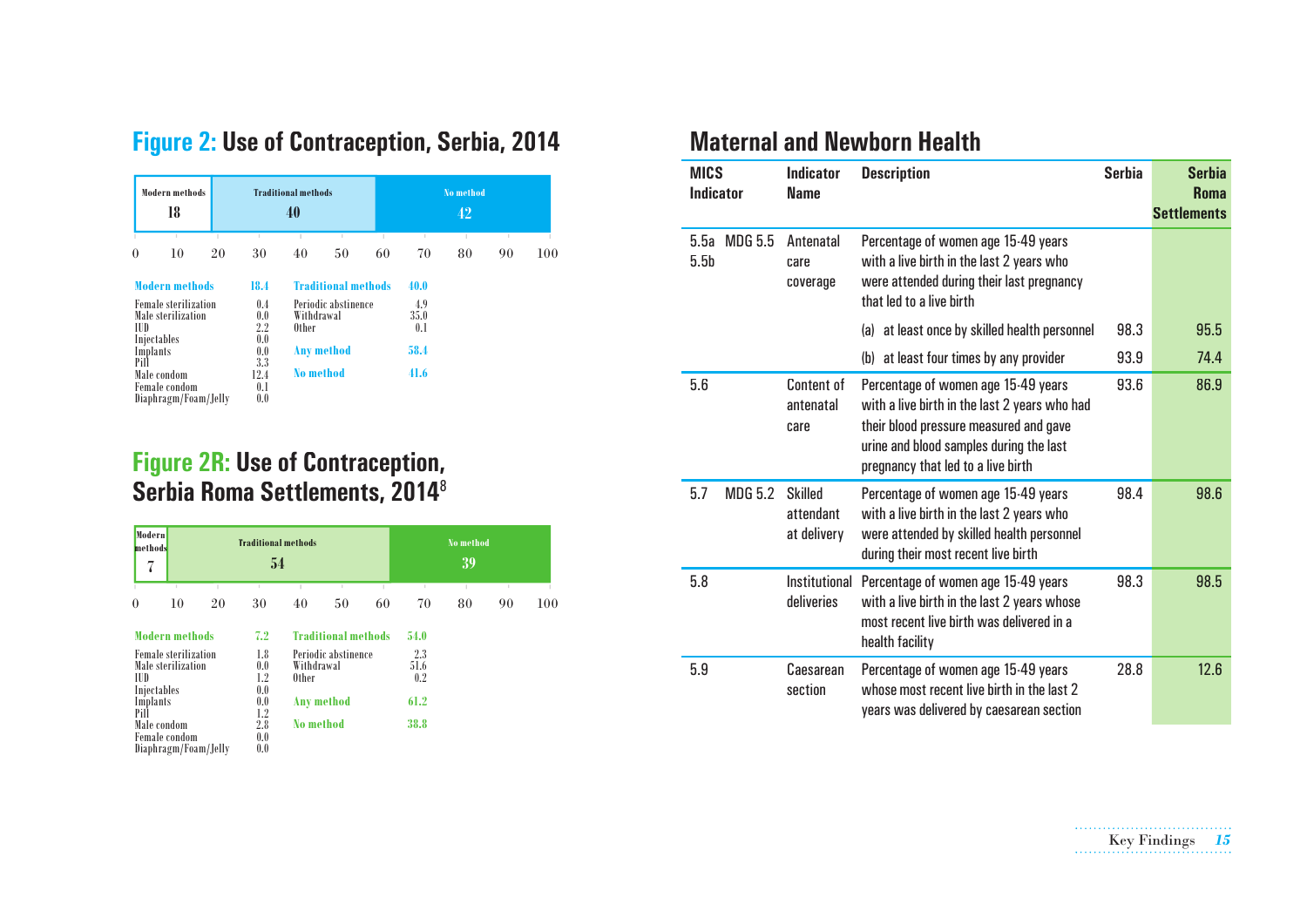

#### **Figure 3: Continuum of Health Care, Serbia, 2014**

#### **Figure 3R: Continuum of Health Care, Serbia Roma Settlements, 2014**

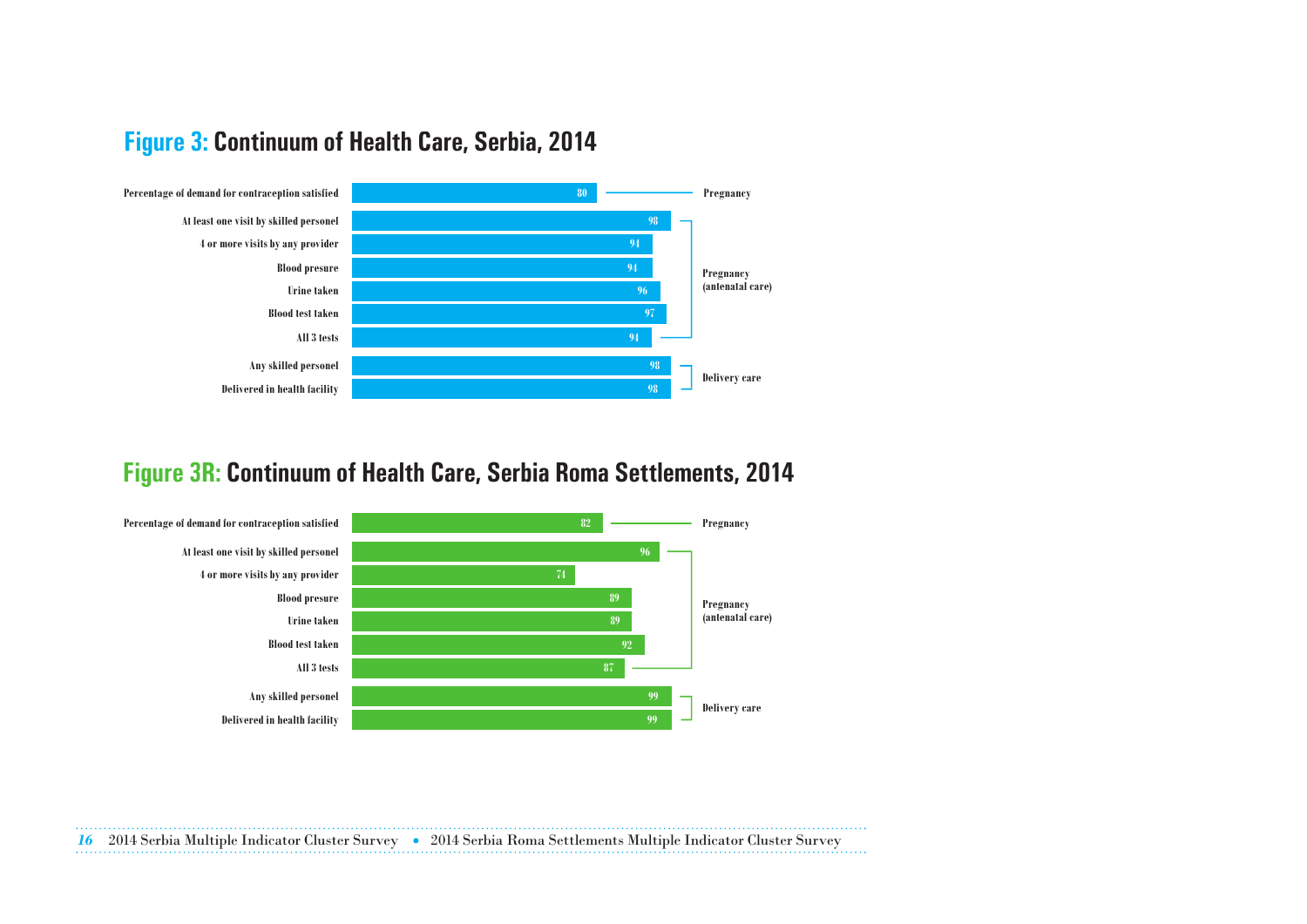## *Child Development*

#### **Child Development**

| <b>MICS</b><br><b>Indicator</b> | <b>Indicator Name</b>                      | <b>Description</b>                                                                                                                                                                           | <b>Serbia</b> | <b>Serbia Roma</b><br><b>Settlements</b> |
|---------------------------------|--------------------------------------------|----------------------------------------------------------------------------------------------------------------------------------------------------------------------------------------------|---------------|------------------------------------------|
| 6.1                             | Attendance to early<br>childhood education | Percentage of children age 36-59 months who are attending an early<br>childhood education programme                                                                                          | 50.2          | 5.7                                      |
| 6.2                             | Support for learning                       | Percentage of children age 36-59 months with whom an adult has<br>engaged in four or more activities to promote learning and school<br>readiness in the last 3 days                          | 95.5          | 68.0                                     |
| 6.3                             | Father's support for<br>learning           | Percentage of children age 36-59 months whose biological father<br>has engaged in four or more activities to promote learning and school<br>readiness in the last 3 days                     | 36.5          | 17.3                                     |
| 6.4                             | Mother's support for<br>learning           | Percentage of children age 36-59 months whose biological mother<br>has engaged in four or more activities to promote learning and school<br>readiness in the last 3 days                     | 89.6          | 48.3                                     |
| 6.5                             | Availability of children's<br><b>books</b> | Percentage of children under age 5 who have three or more children's<br>books                                                                                                                | 71.9          | 11.9                                     |
| 6.6                             | Availability of playthings                 | Percentage of children under age 5 who play with two or more types<br>of playthings                                                                                                          | 75.0          | 53.2                                     |
| 6.7                             | Inadequate care                            | Percentage of children under age 5 left alone or in the care of another<br>child younger than 10 years of age for more than one hour at least<br>once in the last week                       | 1.3           | 3.6                                      |
| 6.8                             | Early child development<br>index           | Percentage of children age 36-59 months who are developmentally<br>on track in at least three of the following four domains: literacy-<br>numeracy, physical, social-emotional, and learning | 95.1          | 83.3                                     |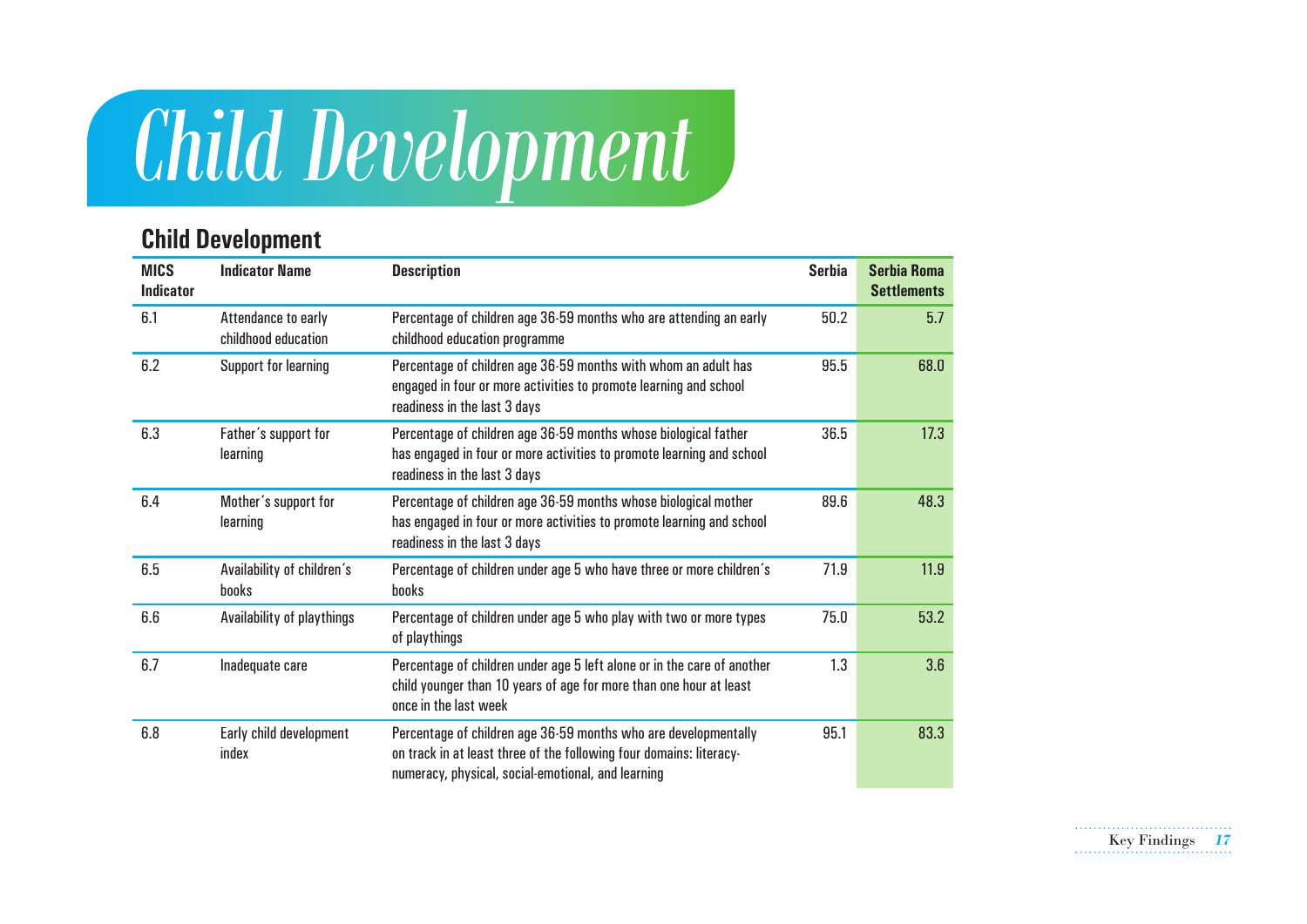# *Literacy and Education*

#### **Literacy and Education9**

| <b>MICS Indicator</b> |                                                                                                                                               | <b>Indicator Name</b>                                          | <b>Description</b>                                                                                                                                                                                          | <b>Serbia</b> | <b>Serbia Roma</b><br><b>Settlements</b> |
|-----------------------|-----------------------------------------------------------------------------------------------------------------------------------------------|----------------------------------------------------------------|-------------------------------------------------------------------------------------------------------------------------------------------------------------------------------------------------------------|---------------|------------------------------------------|
| 7.1                   | <b>MDG 2.3</b>                                                                                                                                | Literacy rate among young women                                | Percentage of young women age 15-24 years who are able to read a short simple<br>statement about everyday life or who attended secondary or higher education                                                | 99.1          | 80.1                                     |
| 7.2                   | Percentage of children in first grade of primary school who attended pre-school during<br><b>School readiness</b><br>the previous school year |                                                                | 98.1                                                                                                                                                                                                        | 79.9          |                                          |
| 7.3                   |                                                                                                                                               | Net intake rate in primary education                           | Percentage of children of school-entry age who enter the first grade of primary school                                                                                                                      | 97.0          | 69.1                                     |
|                       |                                                                                                                                               | Indicators according to the ISCED classification <sup>10</sup> |                                                                                                                                                                                                             |               |                                          |
| 7.4                   | <b>MDG 2.1</b>                                                                                                                                | Primary school net attendance ratio<br>(adjusted)              | Percentage of children of primary school age currently attending primary or secondary<br>school                                                                                                             | 98.8          | 85.8                                     |
| 7.5                   |                                                                                                                                               | Secondary school net attendance<br>ratio (adjusted)            | Percentage of children of secondary school age currently attending secondary school<br>or higher                                                                                                            | 93.5          | 51.2                                     |
| SS                    |                                                                                                                                               | Lower secondary school net<br>attendance ratio (adjusted)      | Percentage of children of lower secondary school age currently attending lower secondary<br>school or higher                                                                                                | 96.2          | 67.1                                     |
| SS                    |                                                                                                                                               | Upper secondary school net<br>attendance ratio (adjusted)      | Percentage of children of upper secondary school age currently attending upper secondary<br>school or higher                                                                                                | 89.1          | 21.6                                     |
| 7.6                   | <b>MDG 2.2</b>                                                                                                                                | Children reaching last grade of<br>primary                     | Percentage of children entering the first grade of primary school who eventually reach<br>last grade                                                                                                        | 99.8          | 96.5                                     |
| 7.7                   |                                                                                                                                               | Primary completion rate                                        | Number of children attending the last grade of primary school (excluding repeaters) divided<br>by number of children of primary school completion age (age appropriate to final grade of<br>primary school) | 92.4          | 115.7                                    |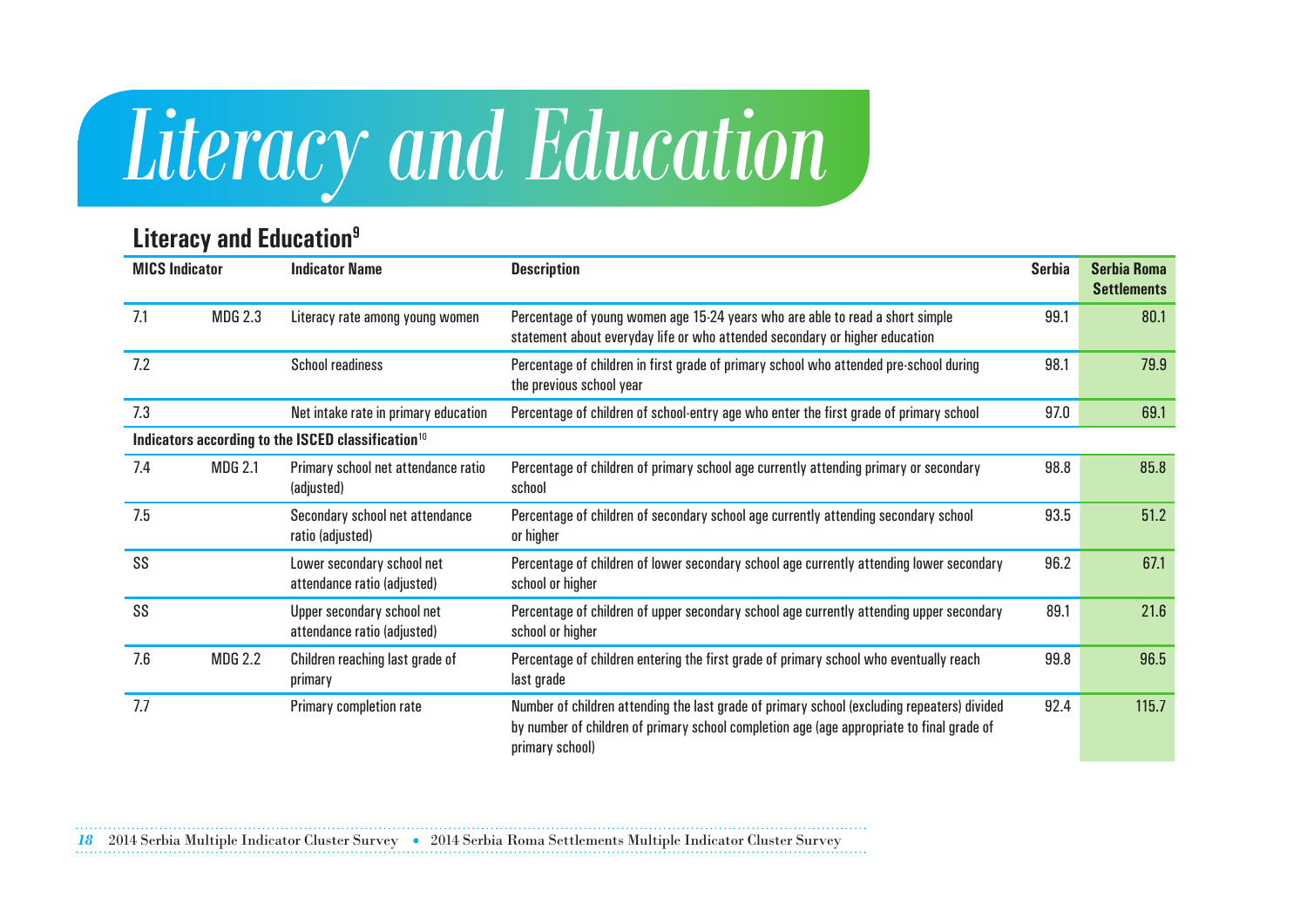| <b>MICS Indicator</b> |                | <b>Indicator Name</b>                                                              | <b>Description</b>                                                                                                                                                                                                                                                                            | <b>Serbia</b> | <b>Serbia Roma</b><br><b>Settlements</b> |
|-----------------------|----------------|------------------------------------------------------------------------------------|-----------------------------------------------------------------------------------------------------------------------------------------------------------------------------------------------------------------------------------------------------------------------------------------------|---------------|------------------------------------------|
| 7.8                   |                | Transition rate to secondary school                                                | Number of children attending the last grade of primary school during the previous school year<br>who are in the first grade of secondary school during the current school year divided by number<br>of children attending the last grade of primary school during the previous school year    | 99.6          | 92.6                                     |
| 7.9                   | <b>MDG 3.1</b> | Gender parity index (primary school)                                               | Primary school net attendance ratio (adjusted) for girls divided by primary school net<br>attendance ratio (adjusted) for boys                                                                                                                                                                | 1.00          | 1.03                                     |
| 7.10                  | <b>MDG 3.1</b> | Gender parity index (secondary<br>school)                                          | Secondary school net attendance ratio (adjusted) for girls divided by secondary school<br>net attendance ratio (adjusted) for boys                                                                                                                                                            | 1.04          | 0.87                                     |
| SS                    |                | Gender parity index (lower secondary<br>school)                                    | Lower secondary school net attendance ratio (adjusted) for girls divided by lower<br>secondary school net attendance ratio (adjusted) for boys                                                                                                                                                | 0.99          | 1.00                                     |
| SS                    |                | Gender parity index (upper secondary<br>school)                                    | Upper secondary school net attendance ratio (adjusted) for girls divided by upper<br>secondary school net attendance ratio (adjusted) for boys                                                                                                                                                | 1.08          | 0.53                                     |
|                       |                | Indicators according to the national education system classification <sup>11</sup> |                                                                                                                                                                                                                                                                                               |               |                                          |
| 7.S4                  |                | Primary school net attendance ratio<br>(adjusted)                                  | Percentage of children of primary school age currently attending primary or secondary<br>school                                                                                                                                                                                               | 98.5          | 84.9                                     |
| <b>7.S5</b>           |                | Secondary school net attendance<br>ratio (adjusted)                                | Percentage of children of secondary school age currently attending secondary school<br>or higher                                                                                                                                                                                              | 89.1          | 21.6                                     |
| <b>7.S6</b>           |                | Children reaching last grade of primary                                            | Percentage of children entering the first grade of primary school who eventually reach last grade                                                                                                                                                                                             | 97.9          | 77.0                                     |
| 7.S7                  |                | Primary completion rate                                                            | Number of children attending the last grade of primary school (excluding repeaters) divided<br>by number of children of primary school completion age (age appropriate to final grade of<br>primary school)                                                                                   | 93.4          | 64.0                                     |
| <b>7.S8</b>           |                | Transition rate to secondary school                                                | Number of children attending the last grade of primary school during the previous school<br>year who are in the first grade of secondary school during the current school year divided<br>by number of children attending the last grade of primary school during the previous<br>school year | 96.3          | 58.7                                     |
| <b>7.S9</b>           |                | Gender parity index (primary school)                                               | Primary school net attendance ratio (adjusted) for girls divided by primary school net<br>attendance ratio (adjusted) for boys                                                                                                                                                                | 0.99          | 1.01                                     |
| 7.S10                 |                | Gender parity index (secondary<br>school)                                          | Secondary school net attendance ratio (adjusted) for girls divided by secondary school net<br>attendance ratio (adjusted) for boys                                                                                                                                                            | 1.08          | 0.53                                     |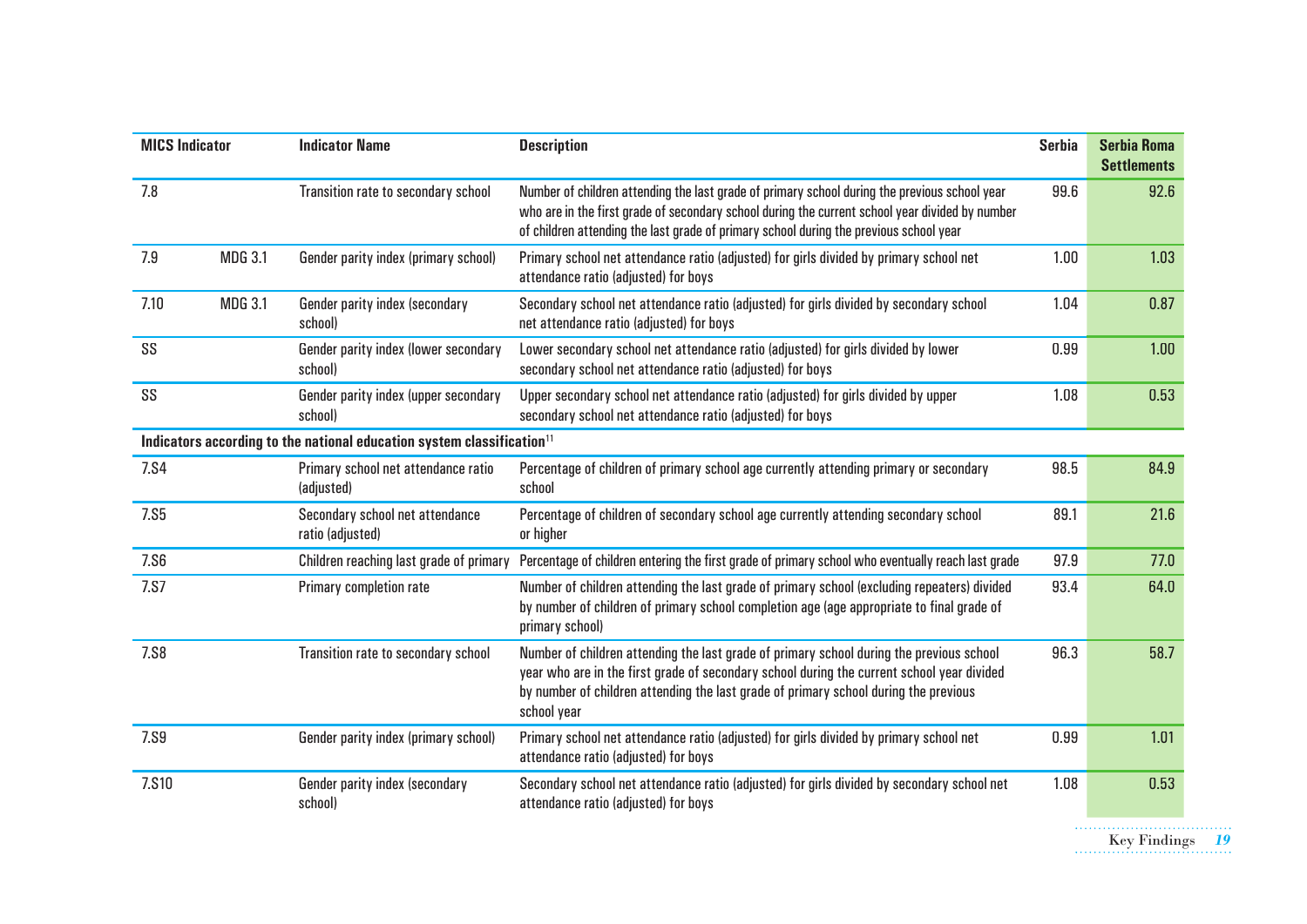



#### **Figure 4R: Education Indicators by Sex, Serbia Roma Settlements, 2014**



*Note:* All indicator values are in per cent ( ) Figures that are based on 25-49 unweighted cases Results in figure refer to the national education system clasification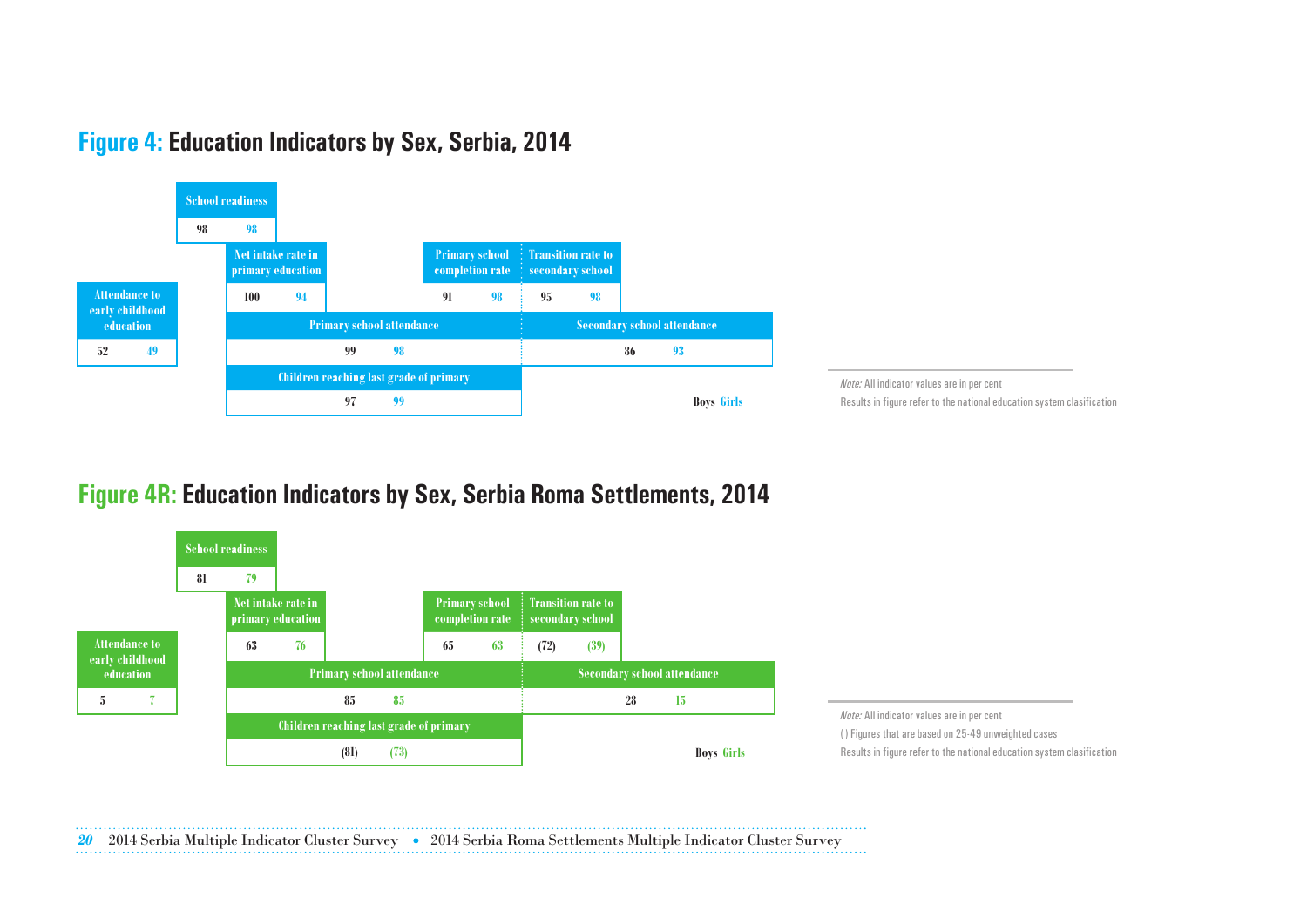### *Child Protection*

#### **Birth Registration**

| <b>MICS</b><br><b>Indicator</b> | <b>Indicator</b><br><b>Name</b> | <b>Description</b>                                                            | <b>Serbia</b> | <b>Serbia Roma</b><br><b>Settlements</b> |
|---------------------------------|---------------------------------|-------------------------------------------------------------------------------|---------------|------------------------------------------|
| 8.1                             | <b>Birth</b><br>registration    | Percentage of children<br>under age 5 whose births<br>are reported registered | 99.4          | 95.3                                     |

#### **Child Discipline**

| <b>MICS</b><br><b>Indicator</b> | <b>Indicator</b><br><b>Name</b> | <b>Description</b>                                                                                                                          | <b>Serbia</b> | <b>Serbia Roma</b><br><b>Settlements</b> |
|---------------------------------|---------------------------------|---------------------------------------------------------------------------------------------------------------------------------------------|---------------|------------------------------------------|
| 8.3                             | Violent<br>discipline           | Percentage of children age<br>1-14 years who experienced<br>psychological aggression or<br>physical punishment during<br>the last one month | 43.1          | 65.9                                     |

#### **Figure 5: Child Disciplining Methods, Children Age 1-14 Years, Serbia, 2014**



#### **Figure 5 R: Child Disciplining Methods, Children Age 1-14 Years, Serbia Roma Settlements, 2014**

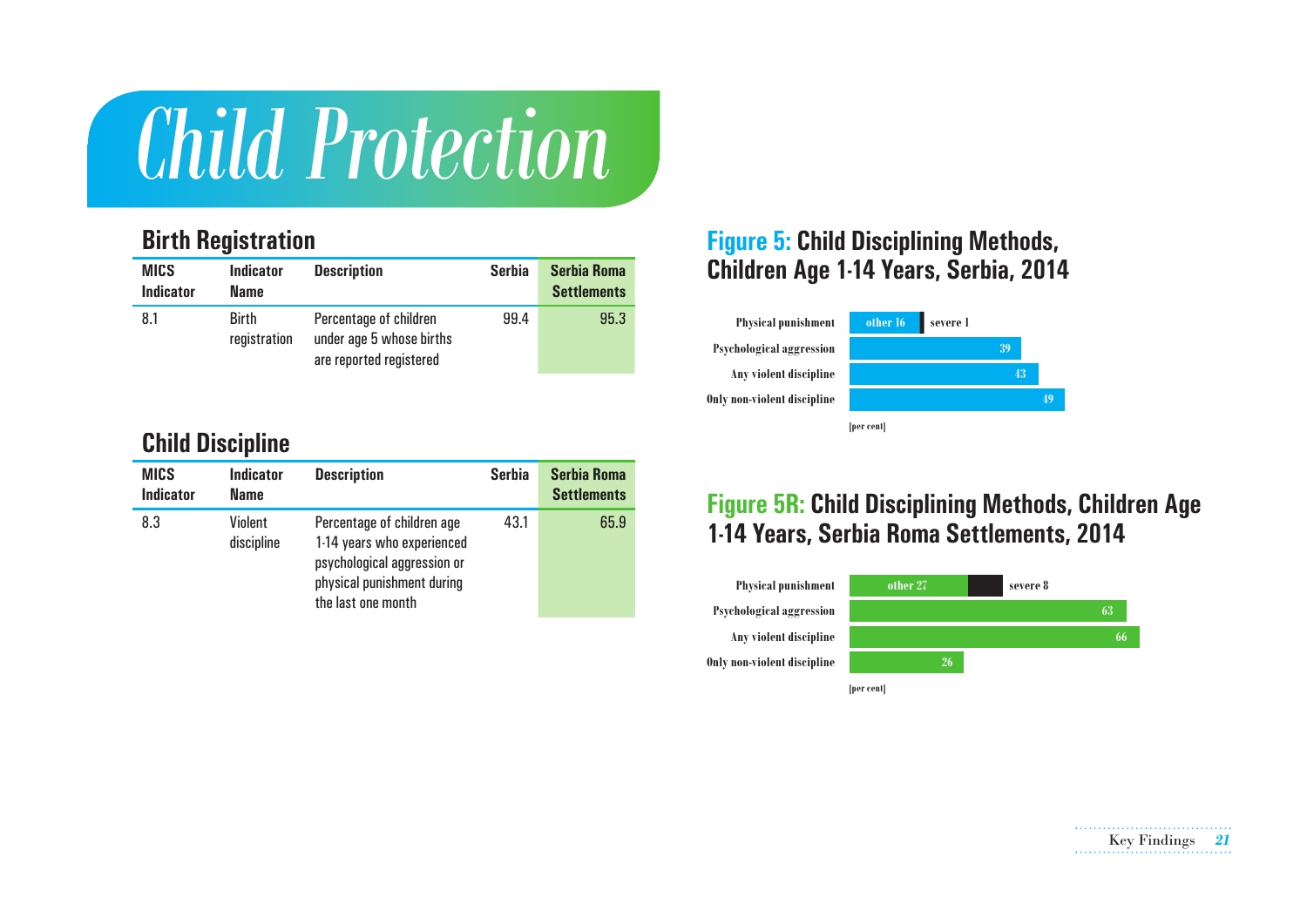#### **Early Marriage**

| <b>MICS Indicator</b>    | <b>Indicator Name</b>                                        | <b>Description</b>                                                                                   | <b>Serbia</b> | <b>Serbia Roma Settlements</b> |
|--------------------------|--------------------------------------------------------------|------------------------------------------------------------------------------------------------------|---------------|--------------------------------|
| 8.4                      | Marriage before age 15                                       | Percentage of women age 15-49 years who were<br>first married or in union before age 15              | 0.8           | 16.9                           |
| 8.5                      | Marriage before age 18                                       | Percentage of women age 20-49 years who were<br>first married or in union before age 18              | 6.8           | 57.0                           |
| 8.6                      | Young women age 15-19 years<br>currently married or in union | Percentage of young women<br>age 15-19 years who are married or in union                             | 3.5           | 42.7                           |
| 8.8a<br>8.8 <sub>b</sub> | Spousal age difference                                       | Percentage of young women who are married or in<br>union and whose spouse is 10 or more years older, |               |                                |
|                          |                                                              | among women age 15-19 years,<br>(a)                                                                  | (9.1)         | 6.3                            |
|                          |                                                              | among women age 20-24 years<br>(b)                                                                   | 10.3          | 2.6                            |

*Note:* ( ) Figures that are based on 25-49 unweighted cases

#### **Attitudes towards Domestic Violence**

| <b>MICS</b><br><b>Indicator</b> | <b>Indicator</b><br><b>Name</b>                     | <b>Description</b>                                                                                                                                                                                                                                                                                                                     | <b>Serbia</b> | <b>Serbia Roma</b><br><b>Settlements</b> |
|---------------------------------|-----------------------------------------------------|----------------------------------------------------------------------------------------------------------------------------------------------------------------------------------------------------------------------------------------------------------------------------------------------------------------------------------------|---------------|------------------------------------------|
| 8.12                            | <b>Attitudes</b><br>towards<br>domestic<br>violence | Percentage of women age<br>15-49 years who state that a<br>husband is justified in hitting or<br>beating his wife in at least one<br>of the following circumstances:<br>(1) she goes out without telling<br>him, (2) she neglects the<br>children, (3) she argues with<br>him, (4) she refuses sex with<br>him, (5) she burns the food | 3.8           | 37.0                                     |

#### **Children´s Living Arrangements**

| <b>MICS</b><br><b>Indicator</b> | Indicator<br><b>Name</b>                                      | <b>Description</b>                                                                        | <b>Serbia</b> | <b>Serbia Roma</b><br><b>Settlements</b> |
|---------------------------------|---------------------------------------------------------------|-------------------------------------------------------------------------------------------|---------------|------------------------------------------|
| 8.13                            | Children's living<br>arrangements                             | Percentage of children age<br>0-17 years living with neither<br>biological parent         | 0.7           | 3.4                                      |
| 8.14                            | Prevalence of<br>children with<br>one or both<br>parents dead | Percentage of children age<br>0-17 years with one or both<br>biological parents dead      | 1.7           | 2.3                                      |
| 8.15                            | Children with at<br>least one parent<br>living abroad         | Percentage of children 0-17<br>years with at least one<br>biological parent living abroad | 1.2           | 1.8                                      |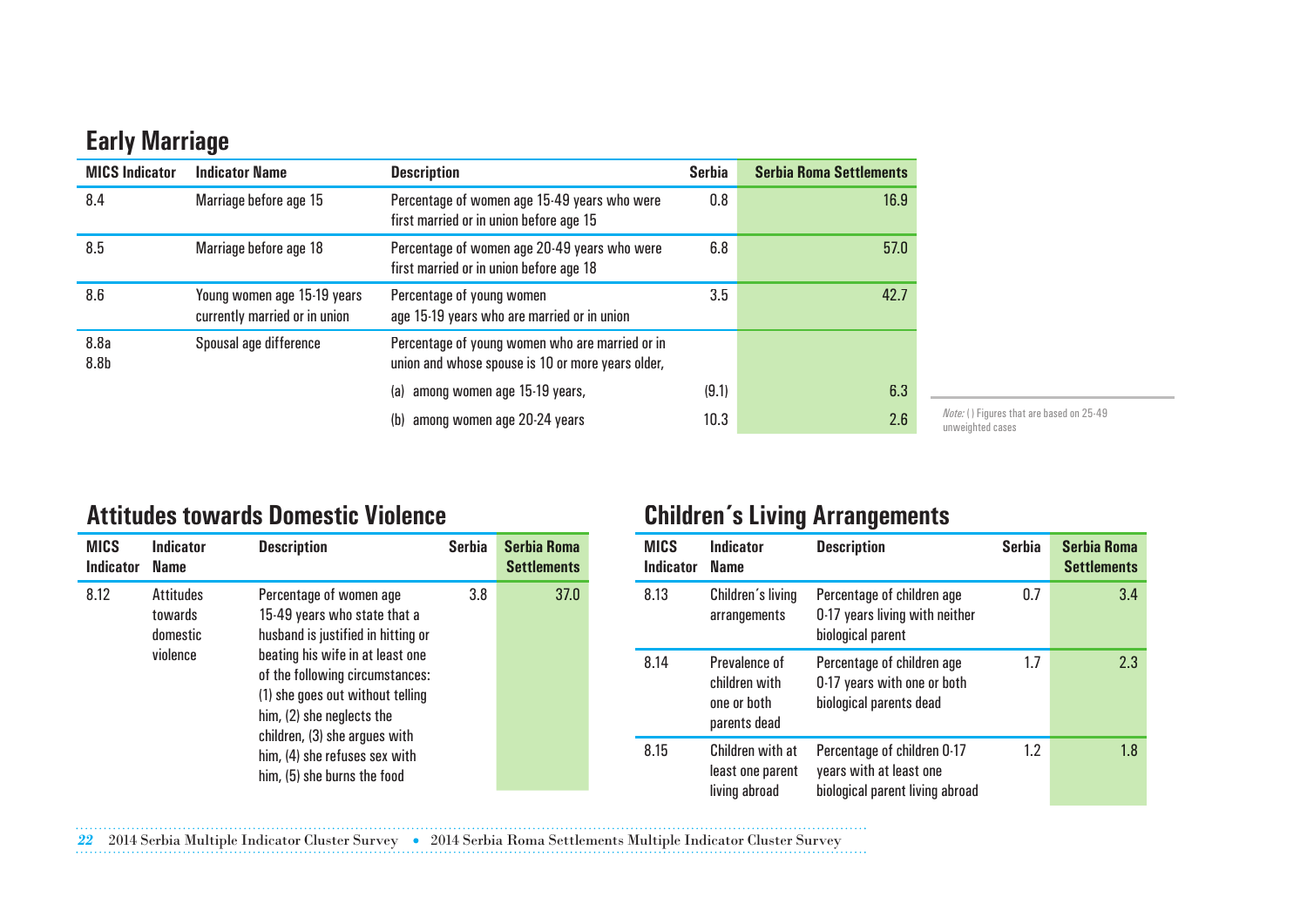

#### **Subjective Well-being**

| <b>MICS</b><br><b>Indicator</b> | <b>Indicator Name</b>          | <b>Description</b>                                                                                                                                               | <b>Serbia</b> | <b>Serbia Roma</b><br><b>Settlements</b> |
|---------------------------------|--------------------------------|------------------------------------------------------------------------------------------------------------------------------------------------------------------|---------------|------------------------------------------|
| 11.1                            | Life satisfaction              | Percentage of young women<br>age 15-24 years who are very<br>or somewhat satisfied with<br>their life, overall                                                   | 93.1          | 82.4                                     |
| 11.2                            | <b>Happiness</b>               | Percentage of young women<br>age 15-24 years who are very<br>or somewhat happy                                                                                   | 93.6          | 86.7                                     |
| 11.3                            | Perception of a<br>better life | Percentage of young women<br>age 15-24 years whose life<br>improved during the last one<br>year, and who expect that their<br>life will be better after one year | 29.1          | 27.4                                     |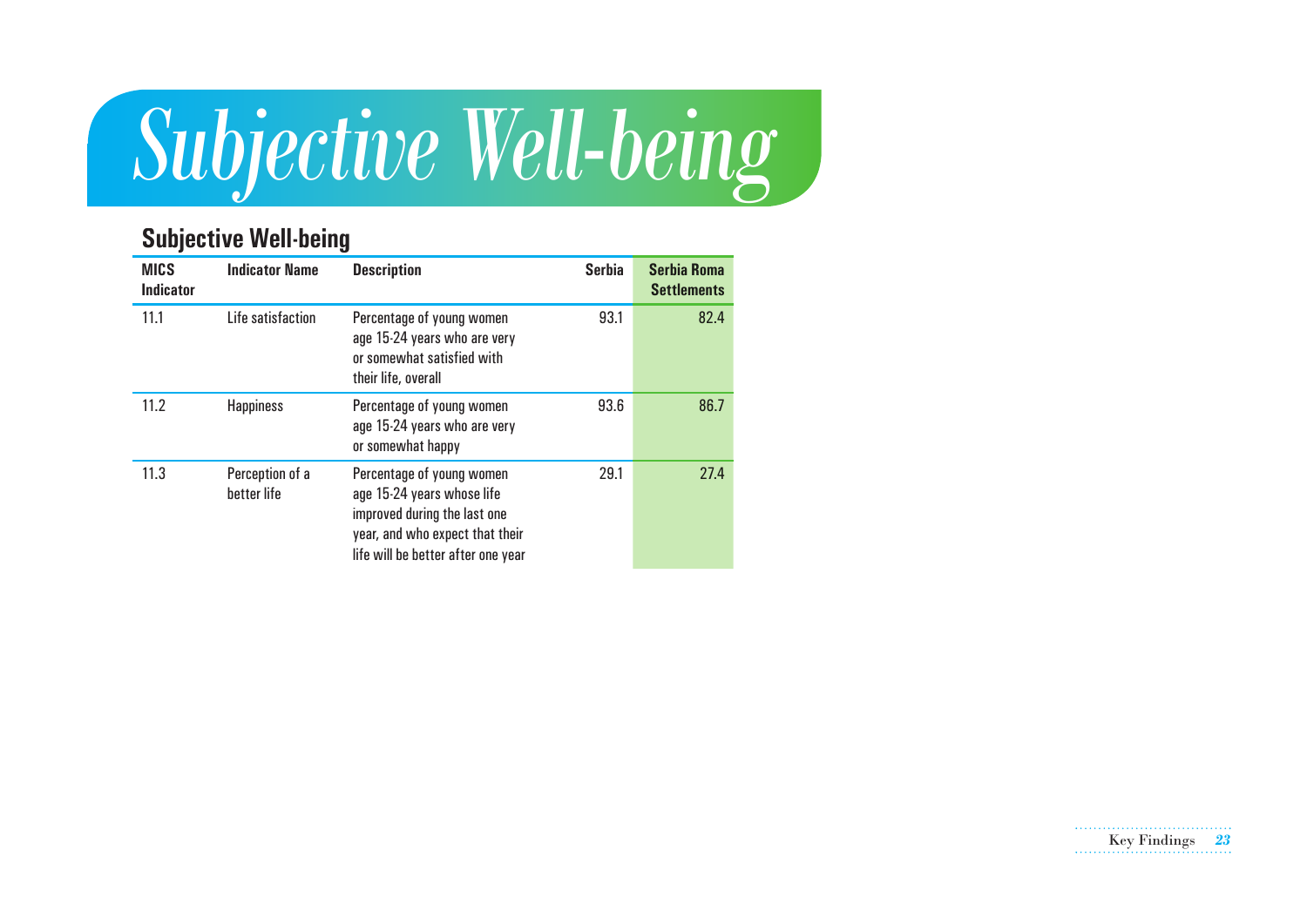### **Notes**

- $\,1\,-\,$  a) Weight and height/length measurements were successfully completed for 89.3 and 89.2 per cent of children under age 5, respectively in the 2014 Serbia MICS. b) Weight and height/length measurements were successfully completed for 91.5 per cent of children under age 5 in the 2014 Serbia Roma Settlements MICS.
- $\,2\,-\,$  Infants receiving breast milk, and not receiving any other fluids or foods, with the exception of oral rehydration solution, vitamins, mineral supplements and medicines
- $\,3$  Infants receiving breast milk and certain fluids (water and water-based drinks, fruit iuice, ritual fluids, oral rehydration solution, drops, vitamins, minerals, and medicines), but do not receive anything else (in particular, non-human milk and food-based fluids)
- $4$  Infants age 0-5 months who are exclusively breastfed, and children age 6-23 months who are breastfed and ate solid, semi-solid or soft foods
- $5$  Breastfeeding children: Solid, semi-solid, or soft foods, two times for infants age 6-8 months, and three times for children 9-23 months; Non-breastfeeding children: Solid, semi-solid, or soft foods, or milk feeds, four times for children age 6-23 months
- $6\,$  The indicator is based on consumption of any amount of food from at least 4 out of the 7 following food groups: 1) grains, roots and tubers, 2) legumes and nuts, 3) dairy products (milk, yogurt, cheese), 4) flesh foods (meat, fish, poultry and liver/organ meats), 5) eggs, 6) vitamin-A rich fruits and vegetables, and 7) other fruits and vegetables
- $7$  Full vaccination, according to the schedule in Serbia, includes the following: One dose of BCG, three doses of the Polio, DPT, HepB and Hib vaccines by 12 months of age, and one dose of the measles vaccine (administered as MMR1) by 24 months of age.
- $8$  Components may not sum to the total due to rounding.
- 9 Education indicators, wherever applicable, are based on information on reported school attendance (at any time during the school year), as a proxy for enrolment.
- $10$  The classification of primary school and secondary school education in Republic of Serbia according to ISCED 2011 comprises the following: (i) ISCED 1 – primary school, corresponding to grades 1-4 of primary school (typically for ages 6-9 years); (ii) ISCED 2 – lower secondary school, corresponding to grades 5-8 of primary school within the national education system (typically for ages 10-13 years); and (iii) ISCED 3 – upper secondary school, corresponding to grades 1-4 of secondary school within the national education system (typically for ages 14-18 years). For global reporting purposes, lower secondary school and upper secondary school are combined as secondary school education. Age is adjusted to take into account age eligibility criteria for starting primary school. Since age eligibility criteria for starting primary school changed in Serbia in 2006, separate calculations were applied for children born in 1998 or earlier and those born afterwards. For the first group, the appropriate age at the start of primary school refers to the age in the 2013 calendar year, while for the second group, adjusted age is the age of the child (in completed years) by the end of February 2013.
- $\,11^{-}\,$  The national education system classification comprises 8 grades of obligatory primary school education (typically for ages 6-13 years; children who turn 6 by the end of February of the current school year are required to enrol in first grade of primary school), and 4 grades of secondary school education (typically for ages 14-18 years). Age is adjusted to take into account age eligibility criteria for starting primary school. Since age eligibility criteria for starting primary school changed in Serbia in 2006, separate calculations were applied for children born in 1998 or earlier and those born afterwards. For the first group, the appropriate age at the start of primary school refers to the age in the 2013 calendar year, while for the second group, adjusted age is the age of the child (in completed years) by the end of February 2013.